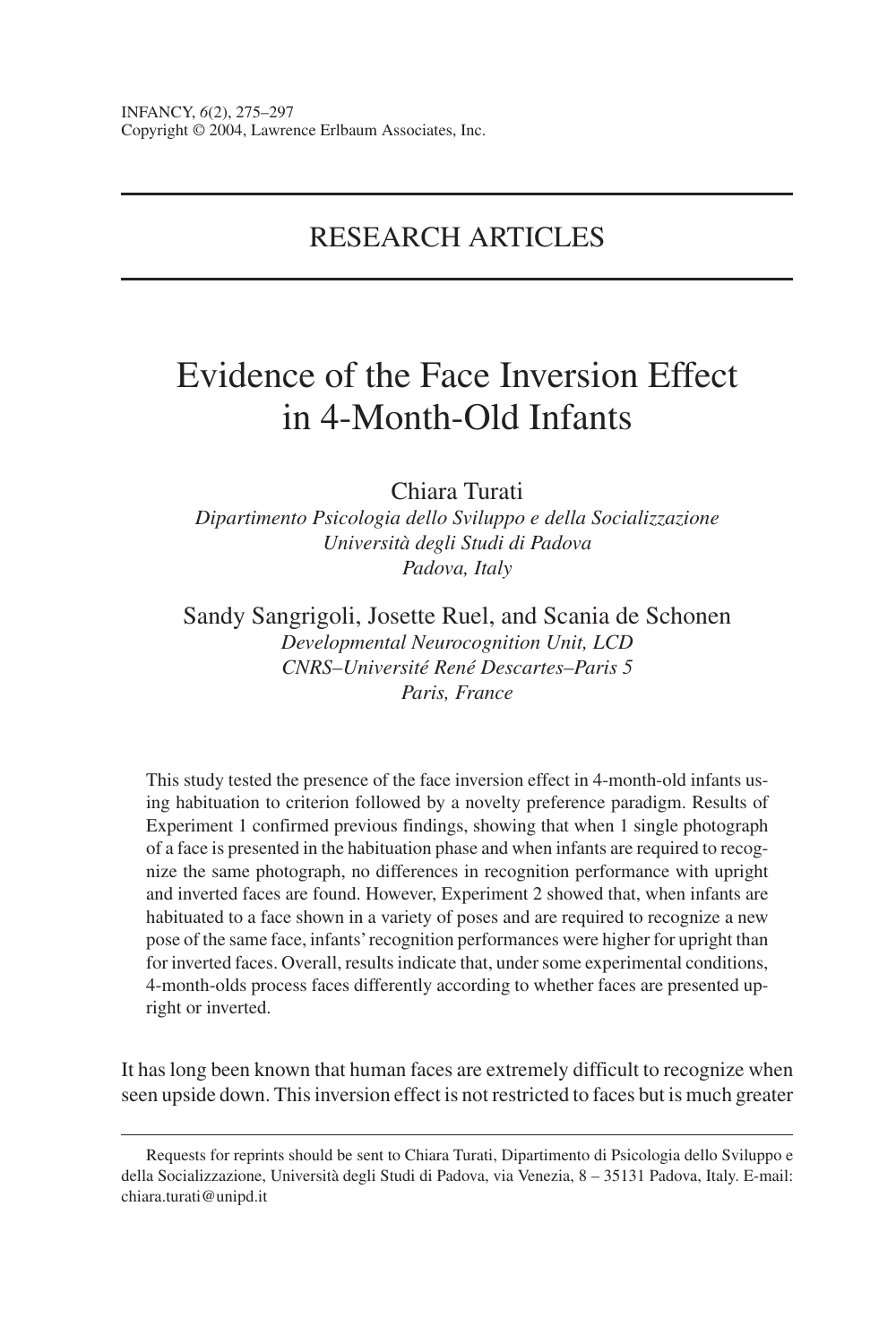with faces than with other stimuli usually viewed in a specific orientation, such as landscapes, houses, or animals (Scapinello & Yarmey, 1970; Yin, 1969; for reviews, see Rossion & Gauthier, 2002; Valentine, 1988). The face inversion effect is thus defined as a disproportionate impairment of face recognition as compared to object recognition induced by inversion (Yin, 1969).

Many studies provide evidence that a crucial role in determining the face inversion effect is played by a difference in the encoding strategy for processing upright and inverted faces (Diamond & Carey, 1986; Farah, 1990, 2000; Rhodes, Carey, Byatt, & Proffitt, 1998). In the literature there is no consensus about the nature of this difference (e.g., Maurer, Le Grand, & Mondloch, 2002). Some authors claim that individual face recognition would rely on configural, second-order relational properties, that is, on the distinctive spatial relations among the constituent facial features that define the specific configuration of an individual face (Diamond & Carey, 1986). Other authors suggest that upright face stimuli are represented holistically rather than featurally, resulting in a relatively undecomposed representation of the whole face rather than its parts (Farah, Wilson, Drain, & Tanaka, 1998; Tanaka & Farah, 1993). It is beyond the purposes of this article to go into the ongoing debate about holistic or configural processes thoroughly. Although there is no agreement about terminology and definitions, overall literature about adults converges to suggest that the mode of visual processing used for upright faces differs from that commonly employed for objects. Furthermore, the distinctive characteristics of this mode of visual processing appear to be of fundamental importance in inducing the face inversion effect because they are more likely to be adversely affected by stimulus inversion than is the encoding of relatively isolated elements (e.g., Diamond & Carey, 1986; Sergent, 1984).

Evidence also clearly shows that the face inversion effect reflects extensive experience with faces. Behavioral studies with adults show that nonface objects may be processed in a manner analogous to that employed with faces, provided that participants are required to discriminate between visually similar exemplars and to acquire sufficient expertise in the task. Indeed, an inversion effect comparable with that obtained with faces was found for the recognition of dogs when dog experts were tested (Diamond & Carey, 1986) and for the recognition of handwriting with experts in this domain (Bruyer & Crispeels, 1992). In addition, a cortical region localized in the superior temporal sulcus, called the face fusiform area, which is highly active during face processing, is also activated with nonface stimuli that share a common spatial structure, but only when adult participants are extensively trained with them (Gauthier, Tarr, Anderson, Skudlarsky, & Gore, 1999).

Assuming that the face inversion effect results from the combined actions of configural or holistic processing and experience with faces, we now examine whether these two factors are able to exert an influence in 4-month-olds' visual processing to understand whether the presence of the face inversion effect is plausible at this age. A number of studies provide evidence for organized perceptual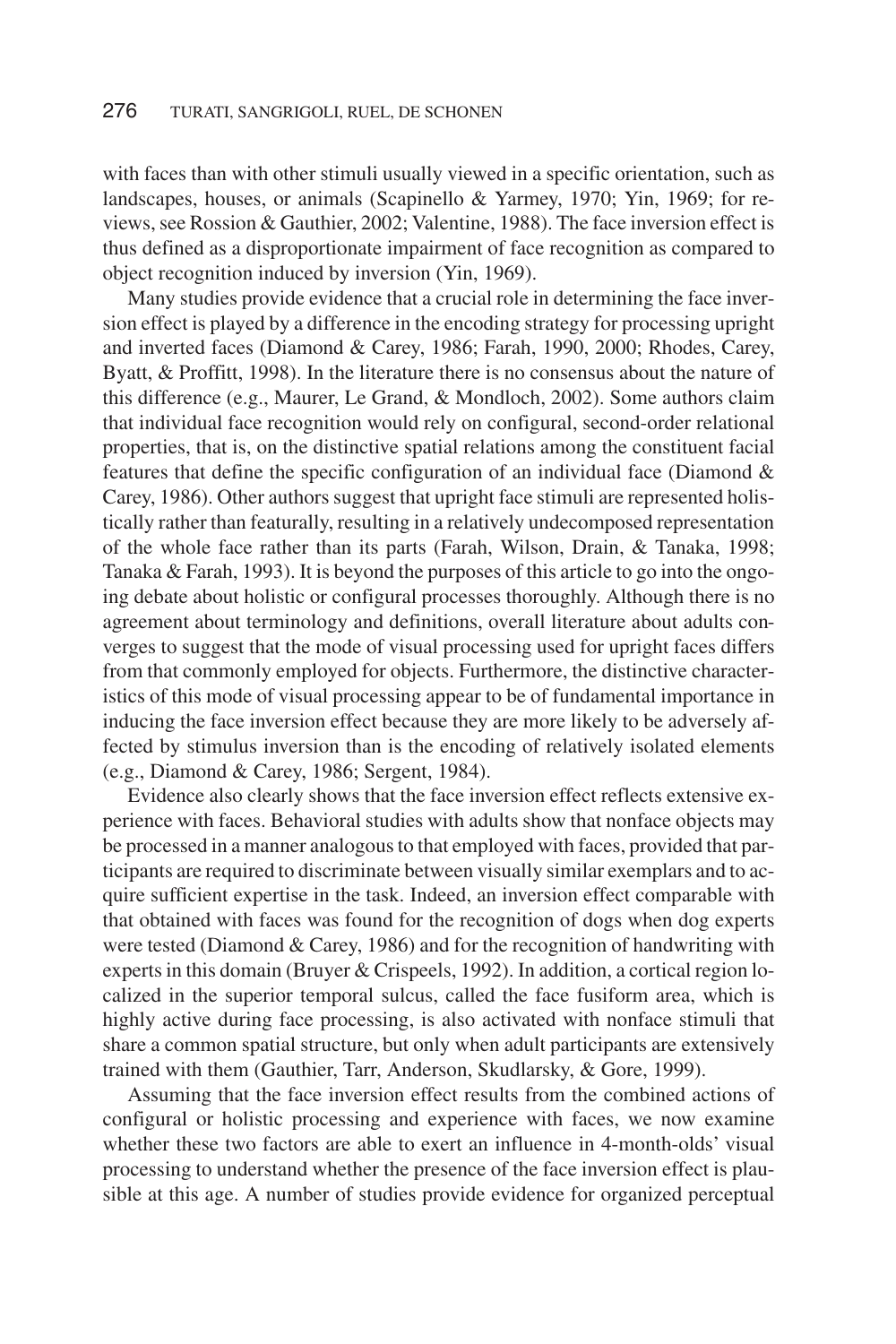representations in young infants (e.g., Quinn, & Eimas, 1996). At 3 months of age it has been shown that line segments are perceived or discriminated better when in the presence of a contextual frame than when they are presented in isolation (i.e., pattern–line effect; Quinn & Eimas, 1986). The presence of this effect is taken as evidence that the perception of visual patterns does not proceed solely by processing simple featural information but rather involves the use of more complex configural information (Enns & Printzmetal, 1984). Furthermore, it has been demonstrated that emergent configural aspects of a simple geometric stimulus are not only perceived and represented by 3- to 4-month-old infants but endowed with a kind of functional priority over the local components (Ghim & Eimas, 1988; Quinn & Eimas, 1986).

Using more complex stimuli, namely line drawings rather than simple geometric arrays, Younger and Cohen (1986) showed that 4-month-olds process the features of a line drawing independently, whereas 7- and 10-month-olds are able to process the correlations among the different features. However, recent evidence provided by Cohen and colleagues (Cashon & Cohen, 2002, 2003) revealed that, in a similar task, the ability to perceive correlations among internal and external features of a human face emerges earlier, at 4 months of age. This finding is consistent with previous evidence indicating that at about the same age the right hemisphere appears more capable than the left of processing faces (de Schonen & Mathivet, 1990) and more capable of processing configural second-order relations than local features within both faces and simple geometric patterns (Deruelle & de Schonen, 1991, 1995, 1998; de Schonen & Mathivet, 1989). Overall, literature about this topic suggests that infants process visual patterns according to their constituent elements or their configuration, depending on the complexity of the stimuli and the age of the infants. However, by 4 months of age, it seems that face stimuli can be processed in a configural manner (Cashon & Cohen, 2003; Deruelle & de Schonen, 1998).

Regarding the effect of experience with faces in the first months of life, first it seems that some attentional biases present at birth would ensure that newborns are repeatedly exposed to faces, therefore biasing the input to the cortical circuits with this class of stimuli (Johnson & Morton, 1991; see also Simion, Macchi Cassia, Turati, & Valenza, 2003). Second, face recognition abilities seem to start to develop as early as a few days from birth both in the case of the mother's face (Bushnell, Sai, & Mullin, 1989; Field, Cohen, Garcia, & Greenberg, 1984; Pascalis, de Schonen, Morton, Deruelle, & Fabre-Grenet, 1995) and in the case of a stranger's face (Pascalis & de Schonen, 1994). Three-month-old infants are able to recognize a face presented through different poses, demonstrating the ability to learn some physiognomic aspects of the face that remain invariant across variations in perspective (Pascalis, de Haan, Nelson, & de Schonen, 1998). Moreover, as it could be predicted from a theoretical scenario by de Schonen and Mathivet (1989), recent evidence shows that deprivation of patterned visual input from birth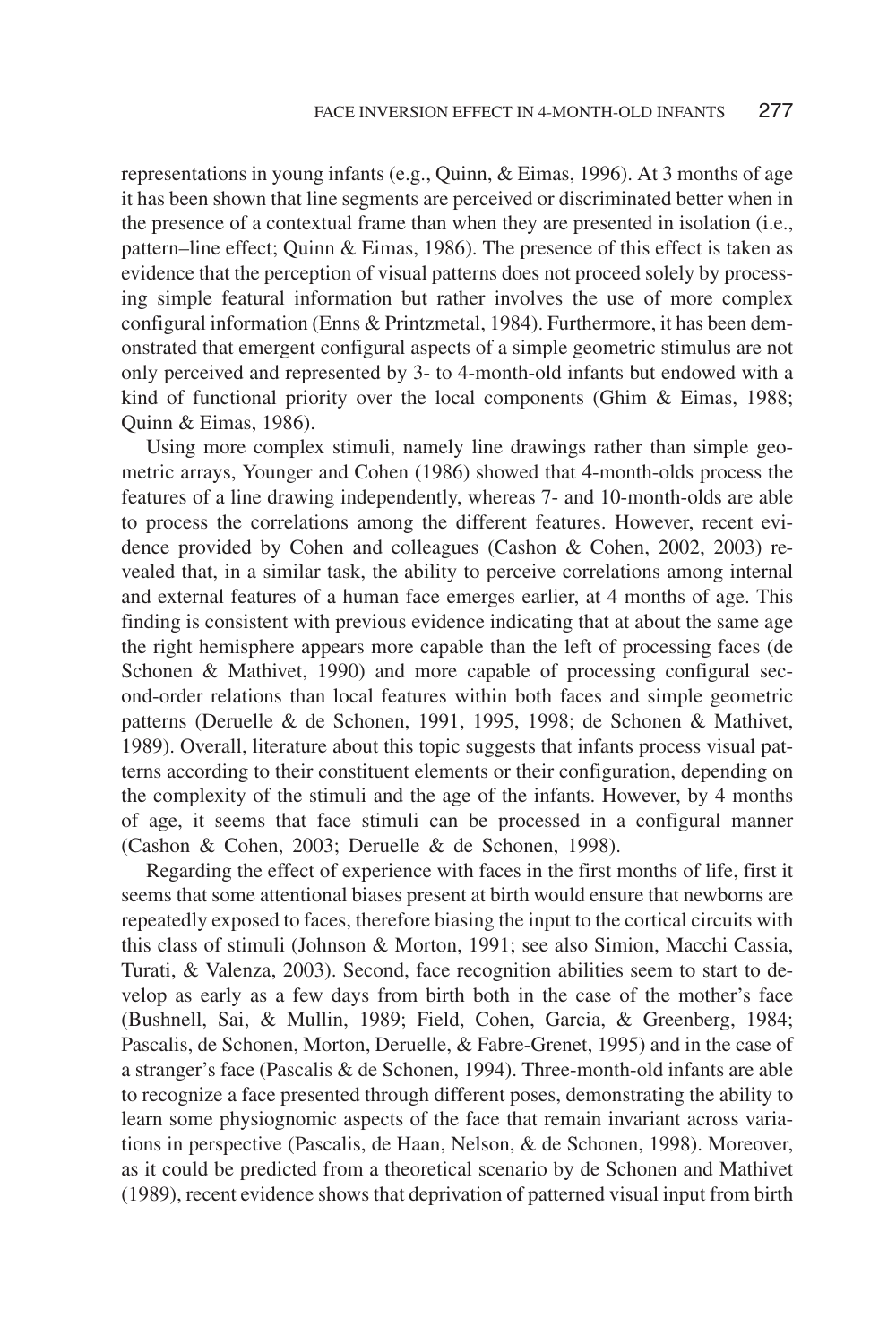until 2 to 6 months of age in patients affected by bilateral congenital cataracts produces a deficit in face processing (Geldart, Mondloch, Maurer, de Schonen, & Brent, 2002) and configural face processing (Le Grand, Mondloch, Maurer, & Brent, 2001) that persists even after years, suggesting that visual experience in the first months of life plays a crucial role for normal development of face configural processing abilities.

In sum, the overall pattern of results seems convincing in indicating that the two major factors commonly invoked to explain the face inversion effect appear to be operative by 4 months of age: (a) Infants are sensitive to configural information embedded in simple visual patterns and in faces, and (b) the extensive visual experience with faces that characterizes infants' normal development affects face processing very early in life. Based on these points, a question should be raised: Is the face inversion effect already present at 4 months of age?

Current literature on face processing abilities in childhood provides evidence indicating that 4-year-olds are able to recognize faces in a holistic (Tanaka, Kay, Grinnell, Stansfield, & Szechter, 1998) or configural manner (Carey & Diamond, 1994; Freire & Lee, 2001) and that signs of an inversion effect might already be present in 3- to 5-year-old children (Pascalis, Demont, de Haan, & Campbell, 2001; Sangrigoli & de Schonen, 2004). Nevertheless, when only literature concerning childhood is considered, face processing abilities still appear to undergo a protracted development that results in the face inversion effect only after at least 3 years of extensive visual experience with this class of stimuli (see also Brace et al., 2001).

However, although data are not fully consistent, studies using completely different techniques observed that face processing is orientation specific and affected by stimulus inversion also in infancy, inducing some authors to propose that sensitivity to facial orientation might develop in an inverted-U fashion (Slater, Quinn, Hayes, & Brown, 2000). For instance, newborns' visual preference for attractive faces is dependent on the upright orientation of the stimuli because it disappears when the stimuli are presented inverted (Slater, Quinn, et al., 2000). Moreover, neural correlates of the inversion effect were reported in infancy, although not entirely comparable with those obtained with adults. More specifically, an ERP study conducted with 6-month-old infants revealed that upright faces demonstrated a greater amplitude negativity than inverted faces (Webb & Nelson, 2001). In addition, with infants 6 months of age, de Haan, Pascalis, and Johnson (2002) observed an event related potential (ERP) component (P400) whose amplitude was modulated by inversion. However, the relations between these phenomena and the recognition competencies for individual faces usually investigated in adults and older infants are not easy to understand.

Within the infancy literature, evidence more directly linked to the effect of face inversion in individual face recognition was first provided by Fagan (1972). Using a fixed familiarization procedure, Fagan showed that 5- to 6-month-old infants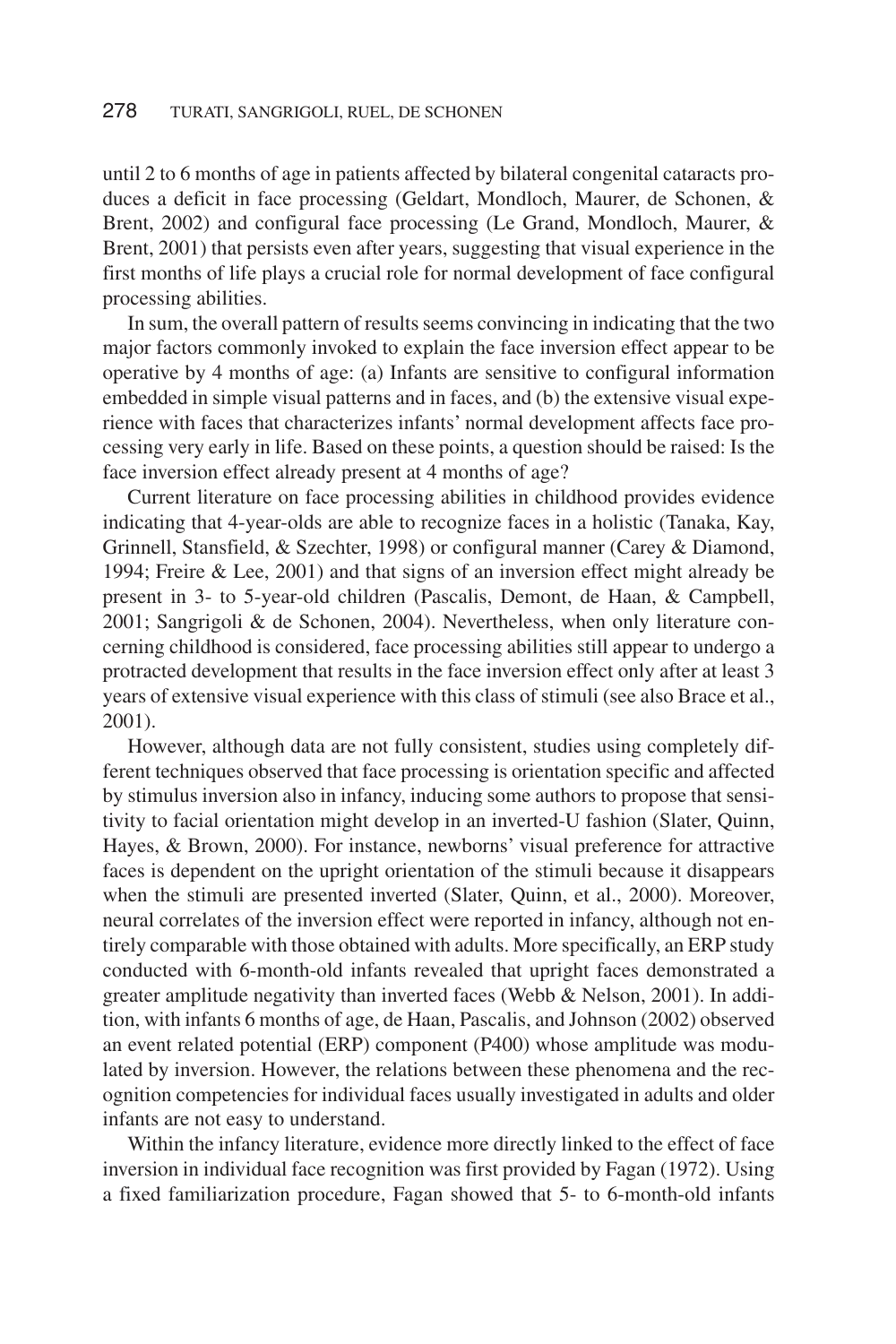were able to discriminate upright but not inverted faces. On the contrary, 4-month-olds were not even able to discriminate between two upright-oriented faces. More recently, Cohen and Cashon (2001) found that 7-month-old infants treated as a novel face a new combination of internal and external features of previously seen familiar faces. The same combination of features was, however, treated as familiar when the stimuli were presented inverted. These findings were interpreted as demonstrating that 7-month-old infants process an upright face as a configuration but an inverted face as a collection of features (Cohen & Cashon, 2001). Such differential response to upright versus inverted faces did not emerge at 4 months of age when infants recognized as novel the combination of familiar internal and external features both in the case of upright and inverted faces (Cashon & Cohen, 2002, 2003). Together, these findings seem to suggest that, at 4 months of age, configural processing emerges for both upright and inverted faces without, however, producing a face inversion effect.

Nevertheless, it is important to note that the studies by Cohen and colleagues focused attention exclusively on the correlations between outer and inner features. However, the inner part of the face per se contains most probably sufficient cues to support 4-month-old infants' face recognition. Evidence reveals that newborn infants use information about internal facial features in making preferences based on attractiveness (Slater, Bremner, et al., 2000). Thirty-five- to 40-day-old infants are able to discriminate their mother from a stranger even when the whole line between face and hair is masked by a scarf, thus relying mostly on the inner portion of the face (Bartrip, Morton, & de Schonen, 2001). Following familiarization to unfamiliar faces, similar results have been obtained at 1, 3, and 6 months of age (de Haan, Johnson, Maurer, & Perrett, 2001; Pascalis et al., 1998). Moreover, on the basis of the results observed by Deruelle and de Schonen (1998), it is plausible that, at least from 4 months onward, the spatial relations among inner features play a relevant role in mediating infants' capacity to perform individual face recognition.

Using photographs of faces in which hair was masked by a shower cap, this study is aimed at testing the presence of the face inversion effect at 4 months of age, when configural processing and experience with faces have already started exerting their influence on face processing. It is possible that, at this age, visual experience with faces is still predominantly multioriented rather than mono-oriented. Also, it is possible that at this age experience with faces is not yet sufficient to assure that recognition is primarily driven by configural information. If this were the case, no differences should be found in infants'ability to recognize a face in the upright or inverted orientation. On the contrary, experience with faces might be already sufficient and face configural processing might be stable enough to assure that face recognition processes are sensitive to orientation, so that upright face recognition is enhanced as compared to inverted face recognition. Experiment 1 was designed to assess the face inversion effect when 4-month-old infants are habituated with a unique three-quarter view of a face. In Experiment 2, detection of per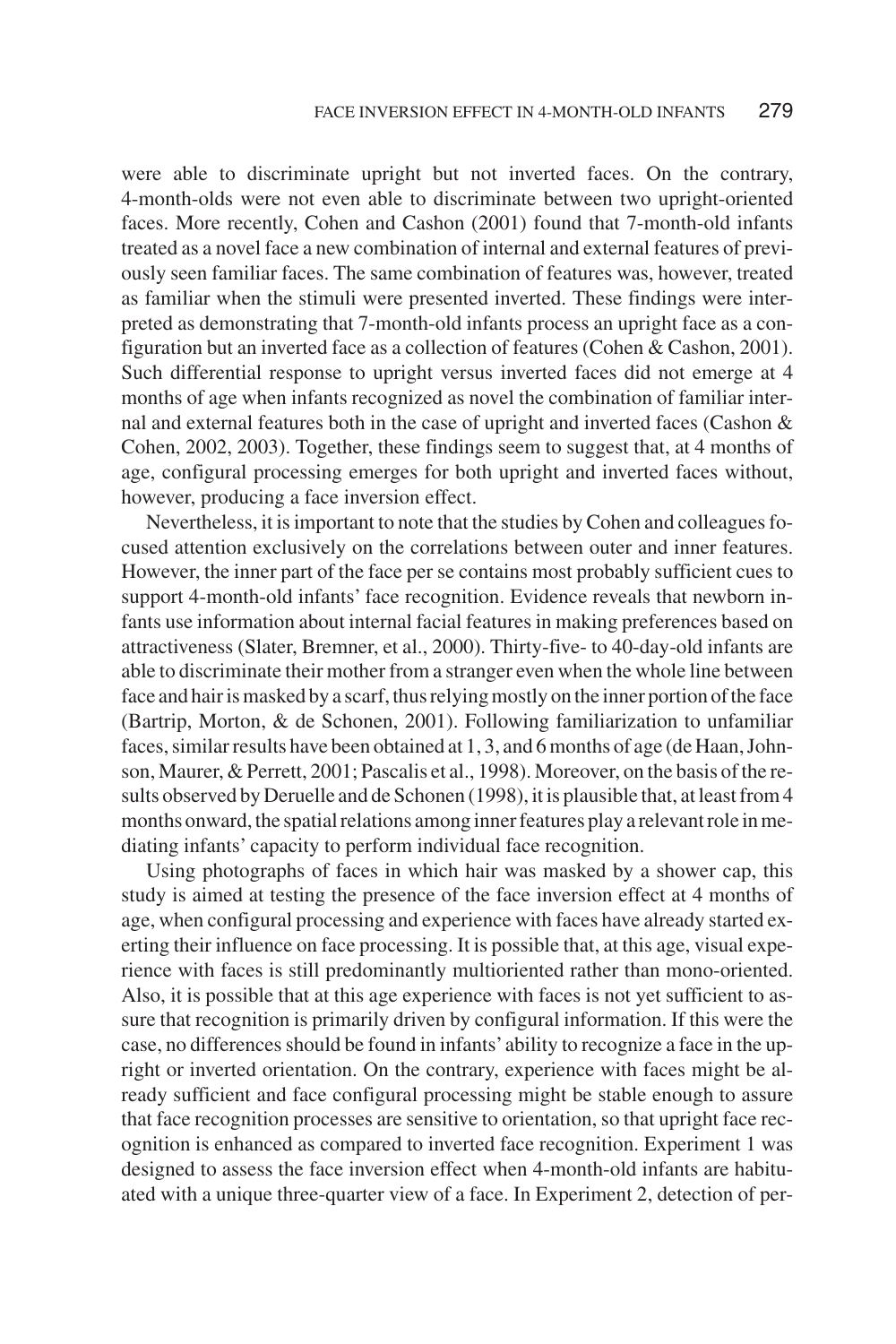ceptual invariances in the inner portion of a face was examined by habituating infants to a face in different poses and testing their ability to recognize the face in a new pose.

# EXPERIMENT 1

The purpose of Experiment 1 was to test whether 4-month-old infants' recognition abilities are sensitive to face inversion. Following habituation to one single upright or inverted photograph of the inner portion of a face in a three-quarter pose, infants were presented with the familiar photograph paired with a photograph of a novel face in the same three-quarter pose. No modifications in the orientation of the stimuli between the habituation and the test phase were made. It was predicted that, if infants are sensitive to face inversion, they will be able to discriminate and recognize the upright face stimuli, but they will not differentiate inverted faces. Conversely, a similar recognition performance for upright and inverted faces would provide evidence in favor of the idea that, at 4 months of age, face recognition processes are not orientation specific.

# Method

**Participants.** Fourteen 4-month-olds  $(M = 123.71 \text{ days}, SD = 6.35; 7 \text{ girls}$ and 7 boys) were tested. They were full-term healthy infants with no known history of medical problems. Five additional infants were not included in the final sample because of fussing or crying. Contact letters were sent inviting parents and their infants to participate. Parents interested in the study were further informed and gave their written consent.

Stimuli. A set of black-and-white photographs of the faces of 6 Caucasian women (23–32 years old) was used as stimuli (see Figure 1). Faces were photographed in a three-quarter pose with a neutral expression under the same lighting conditions and against the same gray background. A shower cap masked hair and other external facial features (i.e., outer contour, hair, and hairline), so that recognition had to rely mostly on the inner part of the face. Also, models were asked not to wear glasses or jewelry, and other minor distinctive details (e.g., blemishes or pimples) were digitally removed. Each photograph once presented on the video screen subtended a visual angle of about 14° (width) and 24° (height) and was presented at a viewing distance of 79 cm. The luminance of all photographs was about 56 lux. The same photographs could be presented upright or inverted, so upright and inverted faces were identical except for the orientation. The six faces were paired into three invariable pairs matched for complexion, eye darkness, and global head contour.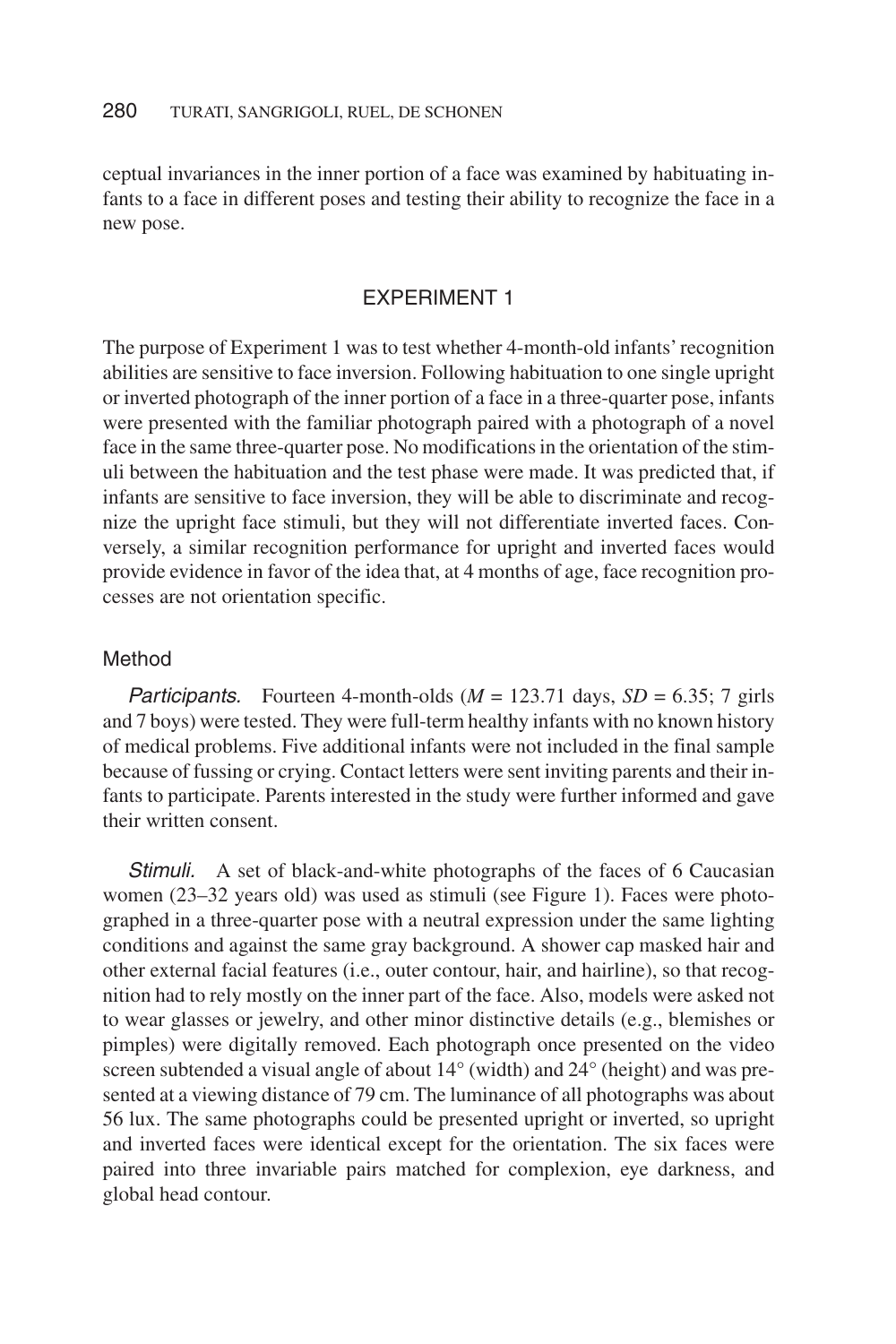

**FIGURE 1** Examples of the face stimuli used in Experiment 1.

Apparatus. Babies were placed in an infant seat located in the middle of an 80 cm × 100 cm experimental chamber. Parents were asked not to influence the baby (e.g., by talking). Stimuli were displayed on a television monitor oriented horizontally and reflected by a one-way mirror screen placed above the video screen at a 45° angle. Opposite to the infant and behind the one-way mirror screen a video camera recorded the infant's face and looking behavior. The infants, sitting in front of the one-way mirror screen, could see only the stimuli displayed. Infant's eyes were aligned with a central multicolored star that was used to attract the infant's gaze at the start of both the habituation and preference test phases. The distance between the two testing faces was  $17 \text{ cm}$  (about  $12^{\circ}$ ). Plain curtains were drawn on both sides of the infant to prevent interference from irrelevant stimuli.

Procedure. Infants were administered two consecutive experimental sessions, each composed of a habituation and a test phase. In each session a single photograph of a female face in a three-quarter pose was presented for habituation, followed by a test phase in which the familiar photograph was paired with a photograph of a novel face in a three-quarter pose. In one session face stimuli were presented upright both in the habituation and in the test phase, and in the other session stimuli were presented inverted in both phases. The order of the two sessions was counterbalanced between participants (upright orientation followed by inverted orientation or vice versa). Faces used in one session were never presented in the second session to the same infant.

As soon as the infant was apparently at ease and his or her gaze was properly aligned with a central fixation point (multicolored star), the experimenter started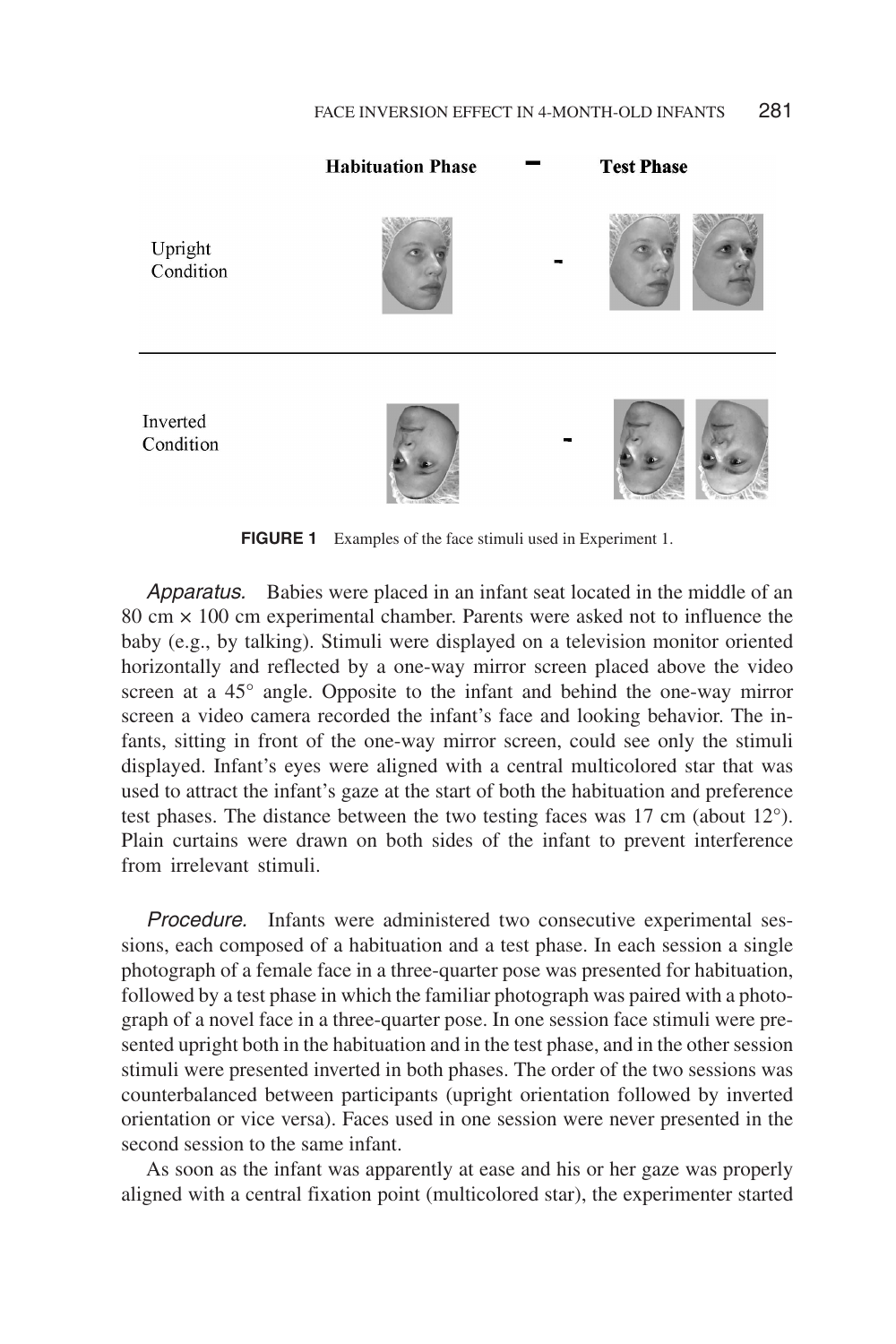the habituation phase by pressing a key on the computer keyboard. An infant control habituation procedure was used (Horowitz, Paden, Bhana, & Self, 1972). The same photograph of a face was projected in the middle of the screen. Each stimulus remained on the screen until the infant looked at it and was immediately removed by the experimenter (by pressing a key on the keyboard) as soon as the infant looked away for at least 1 sec. This procedure was repeated until the end of the habituation phase. The habituation phase ended automatically when, from the fourth fixation on, the sum of any three consecutive fixations was 50% or less than the total of the first three (Horowitz et al., 1972). No limits were imposed to the maximum number of trials for reaching habituation.

After the habituation phase, each infant was given two 20-sec paired presentations of the test stimuli. During each 20-sec presentation, infants were simultaneously presented with the same familiar photograph and a novel face in the same pose as the familiar face. The two paired stimuli were always shown in both left and right positions, the position being reversed from Presentation 1 to Presentation 2. The initial left–right order of presentation was counterbalanced across participants. As mentioned earlier, the orientation of the face in the test phase was identical to the habituation phase but changed from one session to the other. The familiarization stimulus within each pair of faces was counterbalanced between participants.

All testing sessions were videotaped. Videotapes of eye movements in the preference test phases were subsequently codified frame by frame. The mean estimate of reliability between the two blind and independent observers, calculated on 20% of testing sessions, was .90 (Pearson correlation; range = .84–.94), so the recording procedure has to be considered reliable.

# **Results**

Preliminary statistical analyses showed no significant effect or interactions involving gender. As a consequence, data were collapsed across this factor. All infants reached the habituation criterion. A paired-sample *t* test comparing total fixation times to reach the habituation criterion in the first and second experimental sessions was not significant ( $M = 56.1$  sec,  $SE = 9.22$ , vs.  $M = 49.79$  sec,  $SE = 8.6$ ,  $t(13) = 0.78$ ,  $p = .45$ , two-tailed. The same data were entered in a second paired-sample *t* test to compare looking times in the upright and inverted sessions of the habituation phase ( $M = 59.04$  sec,  $SE = 11.00$ , vs.  $M = 46.85$  sec,  $SE = 5.8$ ,  $t(13) = 1.61$ ,  $p = .13$ , two-tailed. The comparison was not significant.

A novelty preference score (percentage) was calculated for each infant in each experimental session. Looking time at the novel face during the two test presentations was divided by the total fixation time over the two presentations toward both the novel and familiar face. The obtained score was multiplied by 100. Novelty preference scores were then compared to the 50% chance value by means of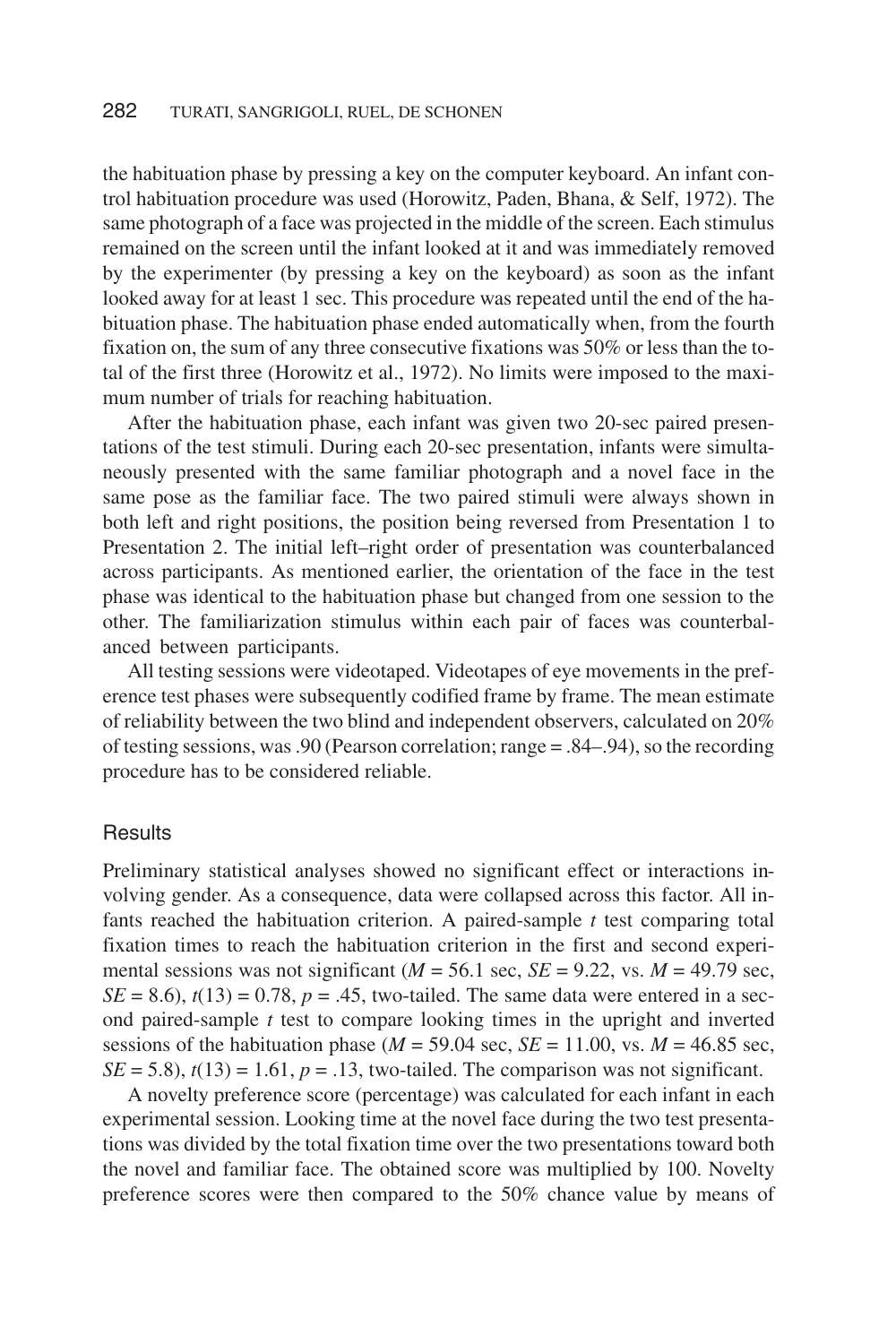one-sample *t* tests in the upright and the inverted session. The novelty score was significantly higher than chance level in both the upright session ( $M = 55.48$ ,  $SE =$ 0.02),  $t(13) = 2.31$ ,  $p < .04$ , two-tailed, and the inverted session ( $M = 55.74$ ,  $SE =$ 0.03),  $t(13) = 2.18$ ,  $p < .05$ , two-tailed. In addition, the mean novelty preference scores did not differ significantly in the upright and inverted sessions, paired-sample  $t(13) = -0.06$ ,  $p > 0.95$ , two-tailed. A paired-sample *t* test was also run to compare the overall amount of looking time at both test stimuli in the upright  $(M =$ 23.57,  $SE = 2.61$  and inverted ( $M = 18.70$ ,  $SE = 8.90$ ) sessions. The difference was not significant,  $t(13) = 1.60, p > .13$ .

#### Discussion

In Experiment 1 one single photograph of a face, in a three-quarter pose, was repeatedly presented in the habituation phase. In the test phase, infants had to recognize the face relying on the same photograph to which they were habituated. Results show that, within these experimental conditions, no differences in infants' recognition performance with upright and inverted faces are observed. On the basis of these findings, it seems that 4-month-old infants are capable of recognizing an inverted face as well as a face in the upright orientation. Therefore, as could be expected from previous data (Cashon & Cohen, 2002, 2003), no sensitivity to face orientation is observed in 4-month-olds.

However, before accepting this conclusion, it is worthwhile to remember that adults are not unable to recognize inverted faces: Their performance is poorer with inverted than with upright faces; that is, response accuracy is lower and reaction times longer (Scapinello & Yarmey, 1970; Valentine, 1988; Yin, 1969). In the same vein, it might be possible that infants are able to recognize both upright and inverted faces when the task they have to accomplish does not require attending to and processing complex perceptual information. On the contrary, increasing the complexity of the perceptual information provided by the stimuli might increase the difference in the capacity to recognize faces in the canonical versus inverted orientation. In other words, we reasoned that a more complex recognition task might be necessary to point out a gap between infants' recognition performances with upright and inverted faces.

Consistent with this hypothesis, Kestenbaum and Nelson (1990) reported that when 7-month-old infants were habituated to a single face posing happiness, they were able to recognize and discriminate this emotional expression from fear and anger, regardless of the orientation of the stimuli. On the contrary, when different faces posed the same expression, infants manifested the capacity to recognize the similarity of happy faces over changing identities only when the stimuli were presented upright but not when they were inverted. In this latter case, infants failed to recover either to a novel model posing the familiar expression or to novel emotional expressions. The authors concluded that the ability to recognize emotional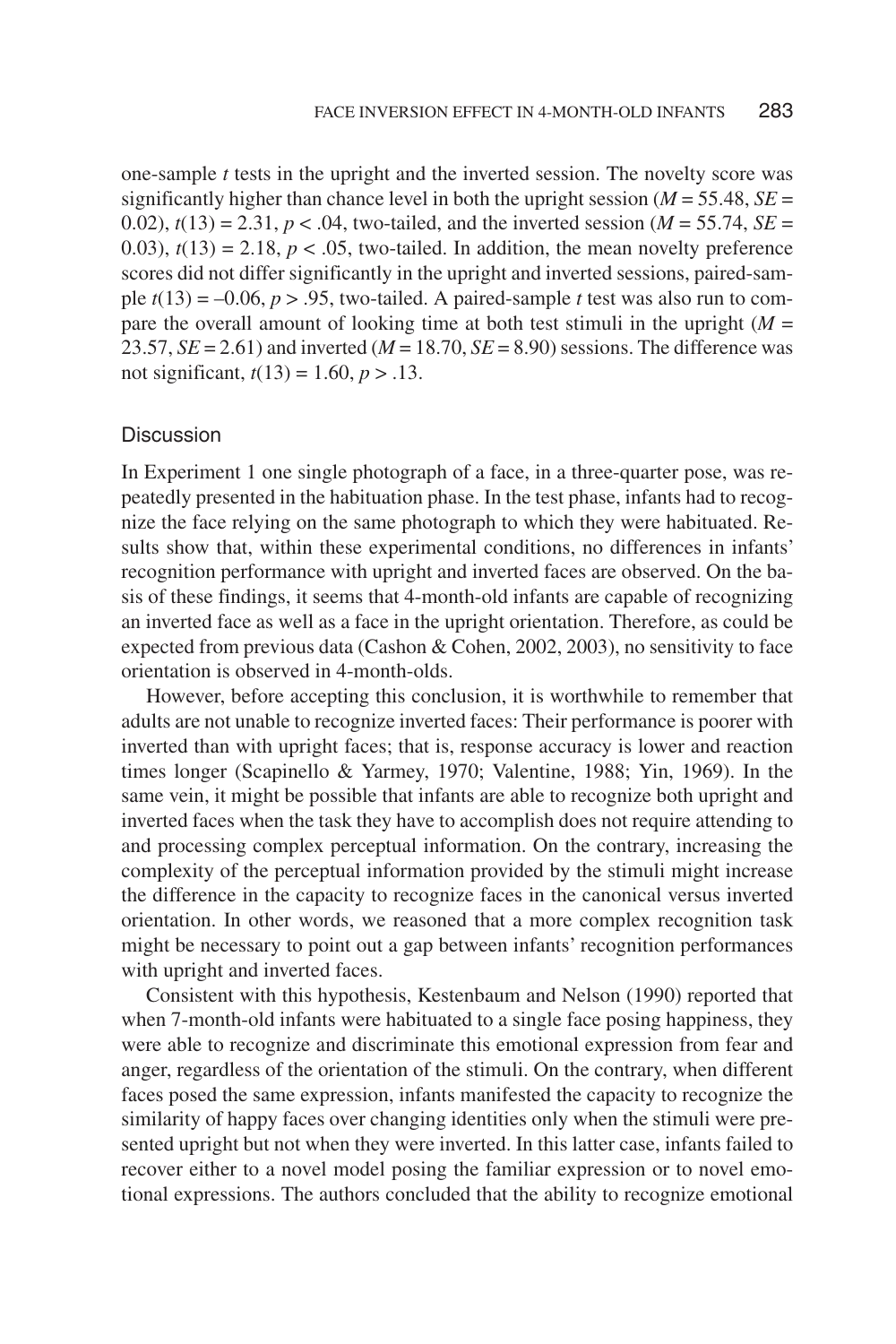expressions across different identities results from attending to the invariant orientation-specific configuration of features. Conversely, the ability to discriminate emotional expressions produced by a single face may rely on a featural basis; thus, inverting the stimuli does not disrupt the recognition process.

Therefore, it is possible that 4-month-old infants might be sensitive to face orientation when tested using a more complex task that taps infants'capacity to detect and recognize perceptual invariances contained in the inner face part. Because of the familiarity with upright faces, infants might have developed cognitive skills for this class of stimuli that are still not available for other classes of stimuli, namely inverted faces. As first pointed out by Gibson (1969): "New objects belonging to a class of objects having very familiar distinctive feature should be more easily discriminated one from another than an equivalent set of objects from an unfamiliar class" (p. 105). Experiment 2 was designed to test this possibility with upright and inverted faces.

# EXPERIMENT 2

Experiment 2 tested the presence of a sensitivity to face orientation in 4-montholds by examining infants' ability to detect, extract, and recognize perceptual invariances embedded in the inner portion of upright and inverted faces across viewpoints. It has been demonstrated that adults are worse at identifying an inverted than an upright face under changes of view or perspective (Hill, Schyns, & Akamatsu, 1997; Marotta, McKeeff, & Behrmann, 2002; Moses, Ullman, & Edelman, 1996). In infancy, the capacity to recognize the invariant aspects of an upright face across poses was originally demonstrated by Fagan (1976) in 7-month-old infants, and subsequently replicated by Cohen and Strauss (1979) in 30-week-old but not 18- and 24-week-old infants. More recently, it has been shown that the ability to recognize an upright face across poses emerges at about 3 months of age (Pascalis et al., 1998). However, to our knowledge, no studies have investigated this capacity comparing infants' recognition performance with upright and inverted faces.

In this experiment, following habituation with photographs of the same face represented through different poses, 4-month-old infants were presented with the familiar face in a novel pose paired with a novel face in the same pose. Four different experimental situations were tested. Faces could be (a) upright in both habituation and test phases, (b) inverted in both habituation and test phases, (c) upright in the habituation phase and inverted in the test phase, and (d) inverted in the habituation phase and upright in the test phase. As for the first two situations, one possibility is that infants will recognize the stimulus to which they have been habituated independent of its upright or inverted orientation. This finding would support the notion that similar processes mediate recognition of upright and inverted faces.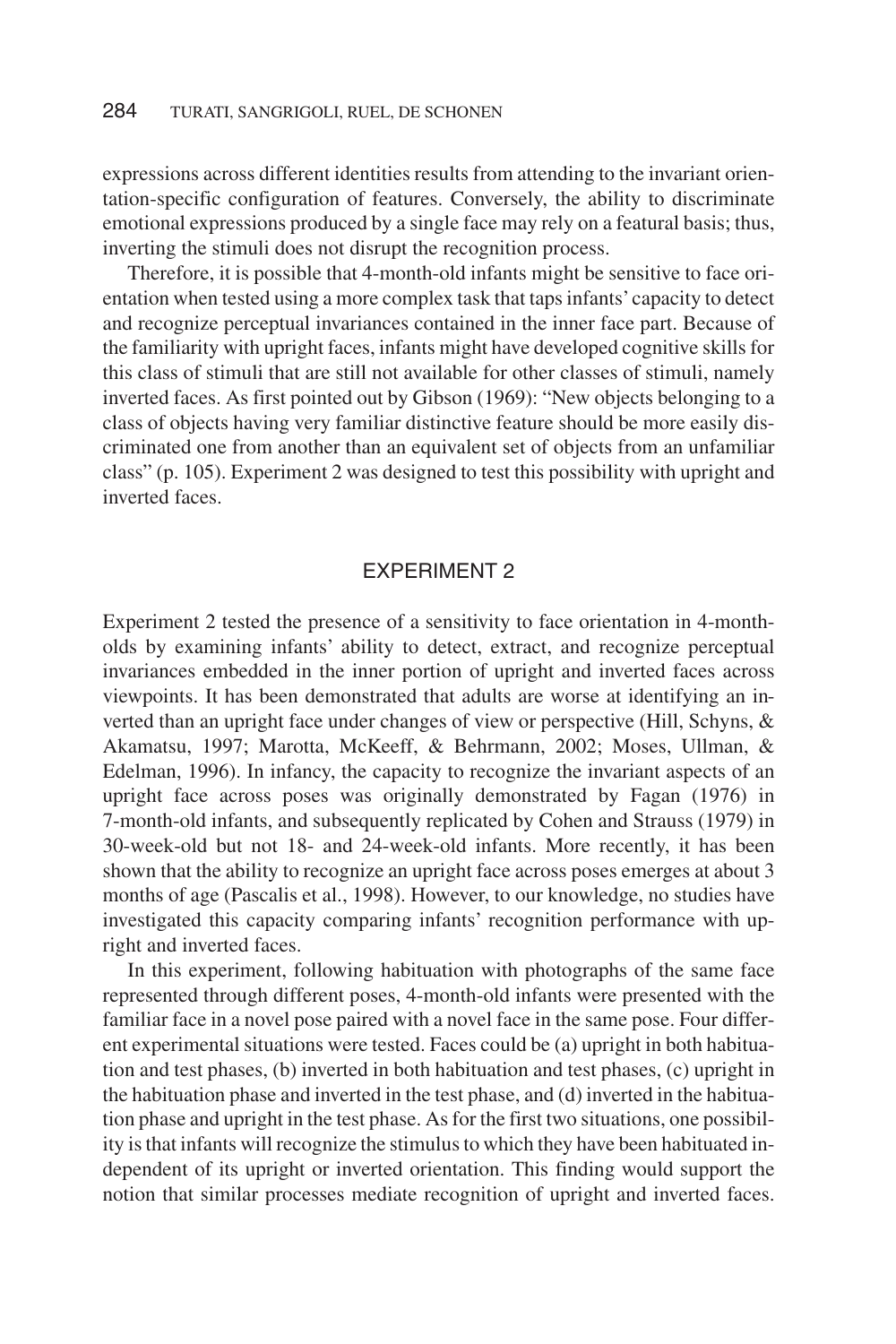Conversely, if infants will not preserve the ability to recognize faces when they are presented inverted, results would suggest the presence of a difference in the way infants process visual stimuli that favors upright faces, despite their short experience with faces at this age.

If infants show no inversion effect in the second condition, good recognition performances in the last two conditions will confirm the total independence between face processing and face orientation, whereas bad recognition performances will show that a change between the habituation and the test phase only makes recognition difficult. In case infants exhibit an inversion effect in the second condition, the last two conditions will tell whether it is easier to transfer information from inverted to upright faces or from upright to inverted faces.

Finally, infants were presented with both female and male faces. Given that during the first 4 months of life infants included in the sample have been interacting more with female than with male individuals (Quinn, Yahr, Kuhn, Slater, & Pascalis, 2002), it was predicted that the inversion effect might emerge with female but not with male faces.

#### Method

Participants. The participants were 33 infants (19 boys and 14 girls), with a mean age of 4 months ( $M = 128.53$  days,  $SD = 10.99$ ). They were full term and did not suffer from any diagnosed medical problems. Nine additional infants were tested but subsequently discarded from the final sample because of fussiness or drowsiness. Infants were randomly assigned to one of two groups (16 to the female faces group, 17 to the male faces group). Contact letters were sent inviting parents and their infants to participate. Parents interested in the study were further informed and gave their written consent.

Stimuli. A set of black-and-white photographs of the faces of 6 Caucasian women (the same as in Experiment 1) and 6 Caucasian men (23–32 years old) were used as stimuli (see Figure 2). Each face was photographed in 12 different poses. Ten photographs were taken with a neutral expression, combining five different points of view (full frontal view, right and left three-quarter, right and left profile) with two different heights of the camera (at the same height as the face and from bottom, which is a point of view that might be frequently experienced by infants). Two additional photographs were taken with faces smiling with teeth visible, in the left and right three-quarter poses. Other characteristics of stimuli were identical to stimuli of Experiment 1 (same gray background, same lighting conditions, same shower cap, neither glasses nor minor distinctive details). The size and the definition of the faces on the screen were the same as in Experiment 1. Brightness and contrast were equated across all photographs. The same photographs could be presented upright or inverted, so upright and inverted faces were identical except for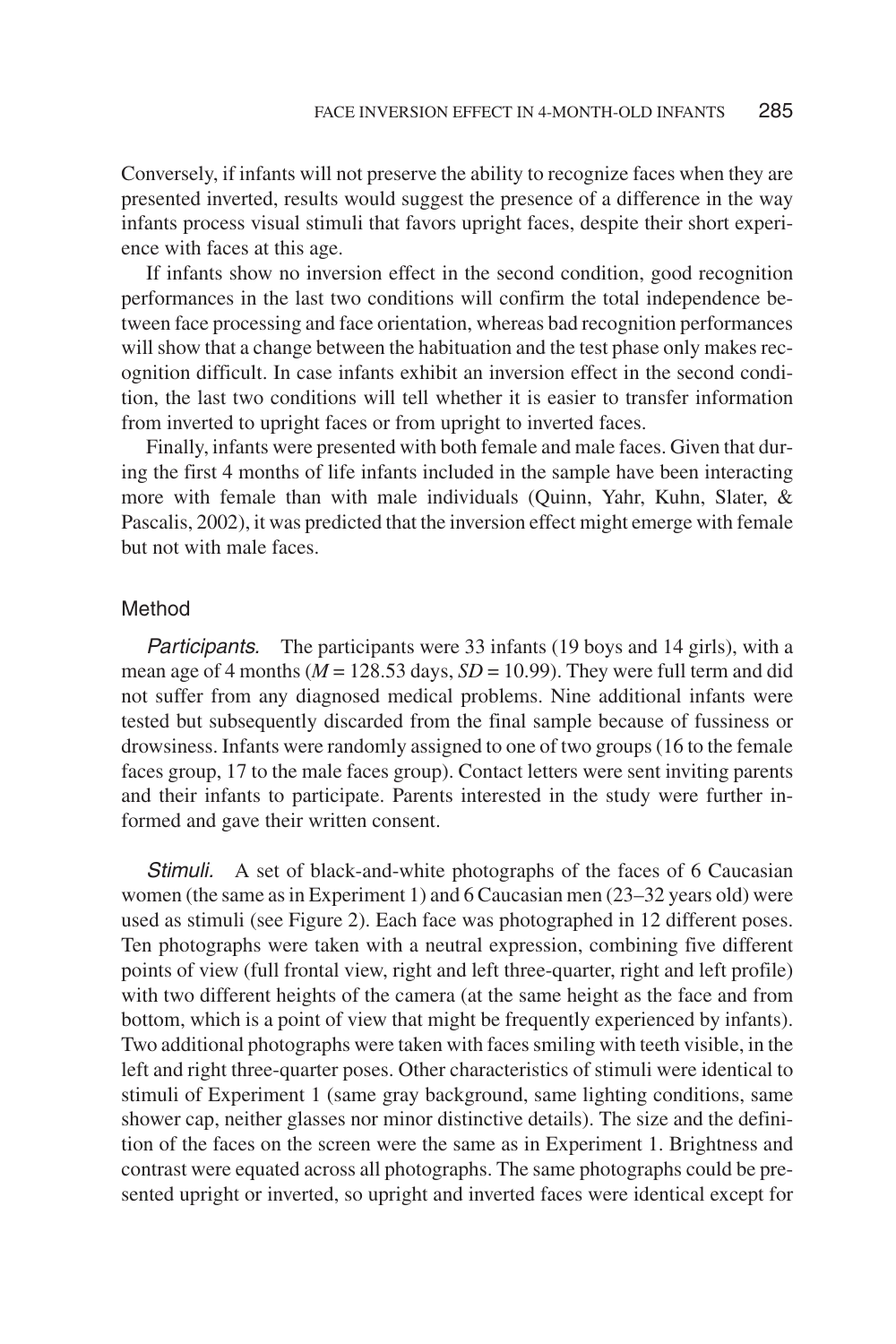

**FIGURE 2** Examples of the face stimuli used in Experiment 2.

the orientation. Only six pairs of faces were made with the 12 faces (including the three female pairs of Experiment 1), matched for gender, complexion, eye color, and global head contour.

# Apparatus

The apparatus was the same as in Experiment 1.

# **Procedure**

Half of the infants were presented with female faces throughout all testing sessions and phases (female faces group), whereas the other half were shown exclusively male faces (male faces group). Half of the infants belonging to the female faces group and half of those belonging to the male faces group were familiarized with upright faces (upright condition) in both experimental sessions. The other half of the infants were familiarized with inverted faces in both sessions.

Each infant was given two consecutive experimental sessions, each made up of a habituation and a preference test phase. The interval between the two sessions varied from a few seconds to minutes depending on the infant's state. In one session the orientation of the stimuli (upright or inverted) was maintained constant in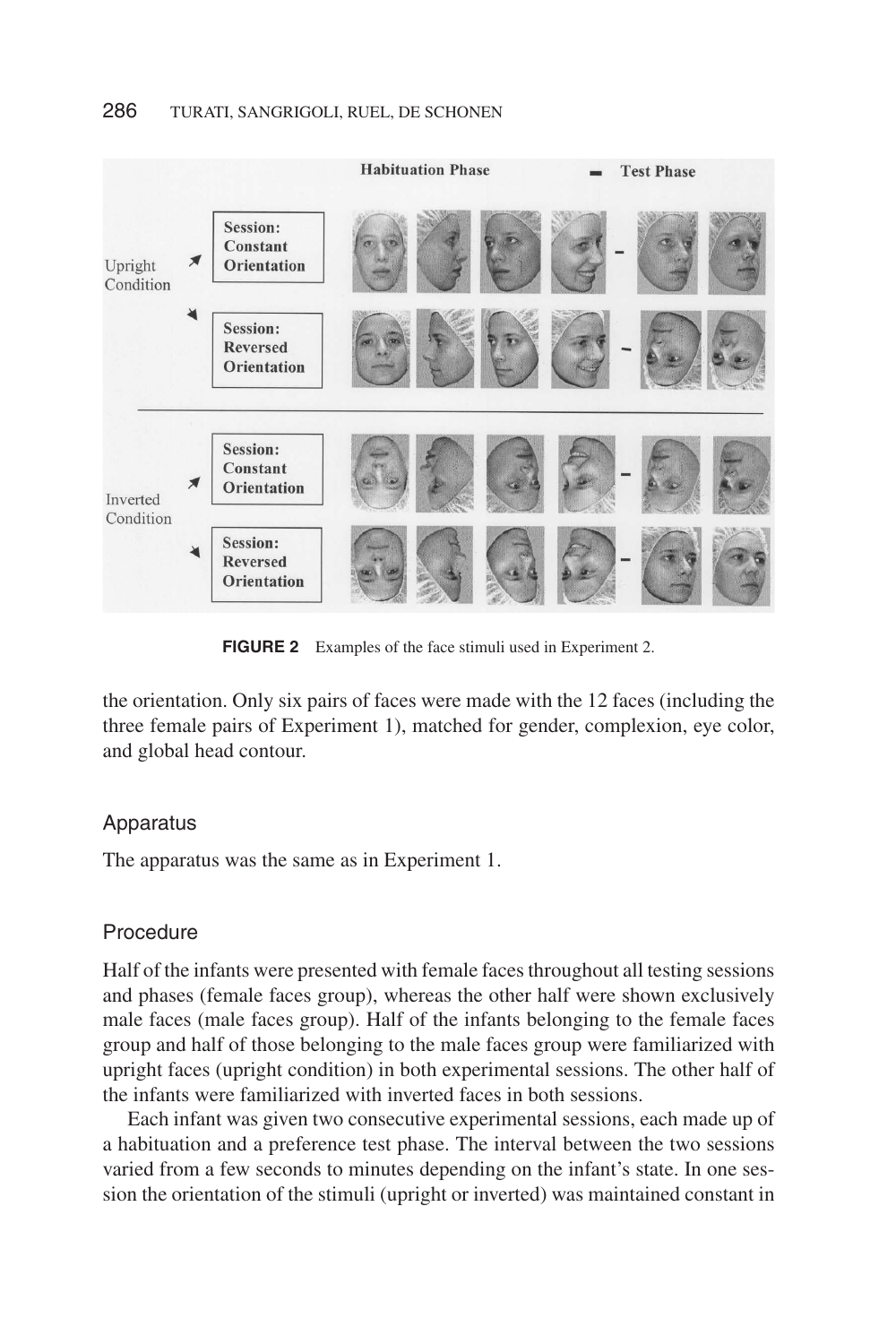the habituation and in the test phase (constant orientation), whereas in the other session the orientation of the stimuli in the two phases was reversed (reversed orientation). The order of the two sessions was counterbalanced between participants (constant orientation followed by reversed orientation or vice versa; see Figure 2). Faces used in one session were never presented in the second session to the same infant.

The procedure of habituation and test was the same as in Experiment 1, except for the stimuli that were shown. Several photographs of the same face in different poses were projected in the middle of the screen. Each photograph remained on the screen until the infant looked at it and was immediately removed by the experimenter (pressing a key on the keyboard) as soon as the infant looked away for at least 1 sec (as in Experiment 1). This procedure was repeated with the different photographs of the same face until the end of the habituation phase. The habituation phase ended automatically when the criterion was reached (see Experiment 1). As a consequence, a variable number of different poses of one face was shown during habituation, depending on the number of fixations the infant required to reach the habituation criterion.

After the habituation phase, each infant was given two 20-sec paired presentations of the test stimuli (as in Experiment 1). During each 20-sec presentation, infants were simultaneously presented with the familiar face in a novel three-quarter pose with a neutral expression (i.e., a pose that was not used in the habituation phase) and a novel face in the same pose as the familiar face. The two paired stimuli were always shown in both left and right positions, the position being reversed from Presentation 1 to Presentation 2. The initial left–right order of presentation was counterbalanced across participants. As mentioned earlier, the orientation (constant or reversed) of the stimuli in the test phase, as compared to the habituation phase, was manipulated within participants across the experimental sessions. The familiarization stimulus within each pair of faces was counterbalanced between participants.

All testing sessions were videotaped. Videotapes of eye movements in the preference test phases were subsequently codified frame by frame. The mean estimate of reliability between the two blind and independent observers, calculated on 20% of testing sessions, was .93 (Pearson correlation; range = .86–.95), so the recording procedure has to be considered reliable.

# **Results**

Preliminary statistical analyses did not indicate main effects or interactions involving gender, hence data were collapsed across this factor. All infants reached the habituation criterion. Infants' total fixation times toward the stimuli in the habituation phase were entered in a 2 (session: first, second)  $\times$  2 (group: female faces, male faces)  $\times$  2 (condition: upright, inverted) mixed-model analysis of variance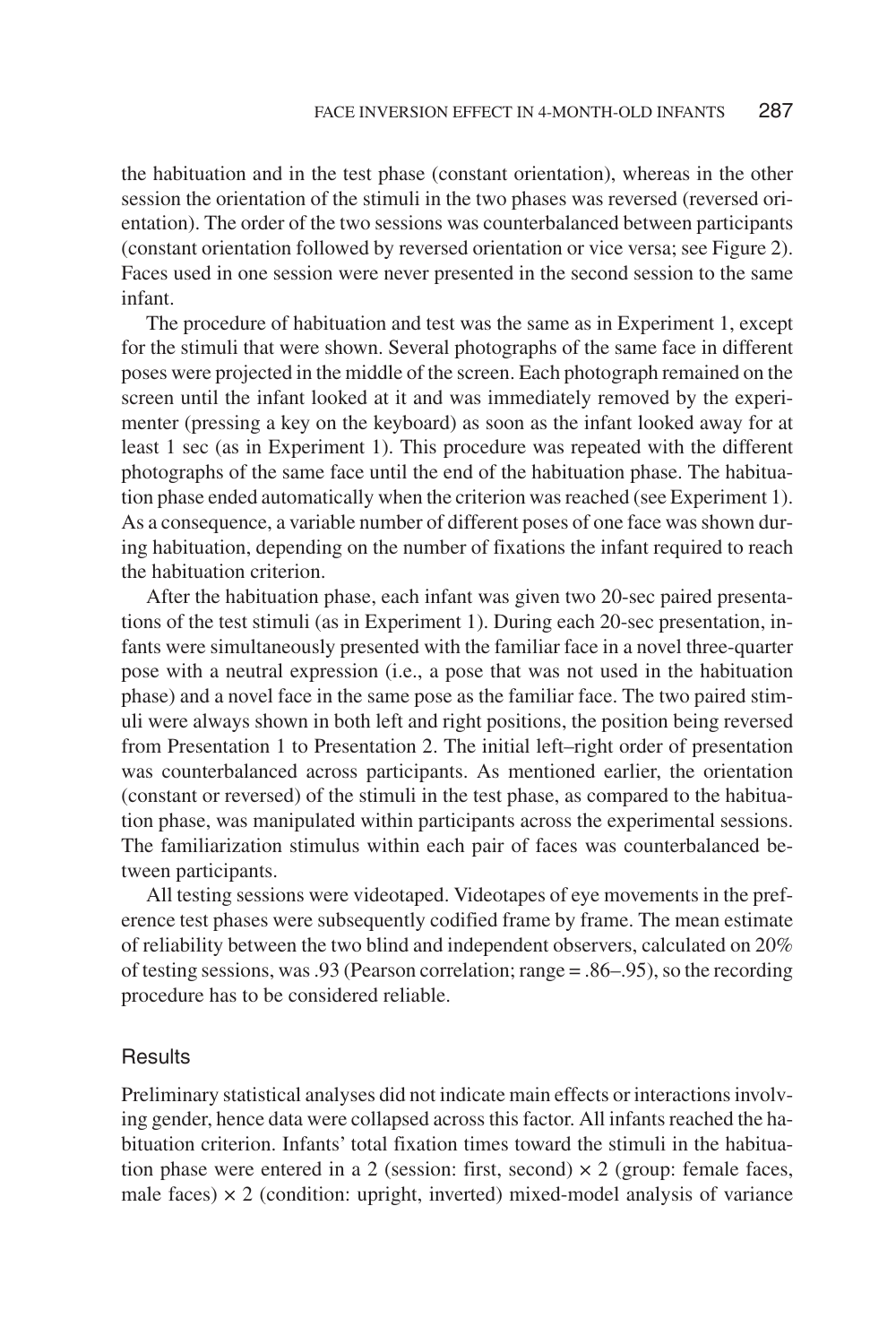(ANOVA). Session was a within-subjects variable. The ANOVA revealed a significant main effect of condition,  $F(1, 29) = 5.87$ ,  $p < .03$ , indicating that total fixation time to reach the habituation criterion was greater for upright faces  $(M = 74.77 \text{ sec}$ ,  $SE = 6.46$ ) than for inverted faces ( $M = 52.29$  sec,  $SE = 6.65$ ). The main factor group (female faces vs. male faces) did not reach significance (female faces: *M* = 72.69 sec, *SE* = 6.65; male faces: *M* = 54.36 sec, *SE* = 6.46), *F*(1, 29) = 3.907, *p* = .06. The main effect of session was not found to be significant, indicating that infant fatigue did not influence or compromise data collected in the second experimental session. No significant interactions emerged.

To test whether presentation of continuously different views of a face might have significantly increased habituation time relative to a condition where the same view is repeatedly presented (Experiment 1), habituation times observed in Experiments 1 and 2 were compared by means of *t* tests for independent samples. Mean habituation times to upright faces did not differ significantly in Experiment 2 (session constant orientation, upright condition:  $M=78.80$  sec,  $SE=8.81$ ) and Experiment 1( $M=$ 59.04 sec,  $SE = 11.00$ ),  $t(29) = 1.42$ ,  $p = .17$ . Similarly, habituation to inverted faces was not significantly different in Experiment 2 (session constant orientation, inverted condition:  $M = 47.83$  sec,  $SE = 5.06$ ) and Experiment 1 ( $M = 46.85$  sec,  $SE =$ 5.80),  $t(28) = 0.13$ ,  $p = .89$ . So, despite the significant difference in duration of habituation between upright and upside-down faces found in Experiment 2, neither upright habituation times nor inverted habituation times observed in Experiment 2 differed significantly from those observed in Experiment 1.

To examine whether, in the test phase, infants manifested a preference for the novel face, a novelty preference score (percentage) was calculated as in Experiment 1, for each infant in each experimental session. A 2 (group: female faces, male faces)  $\times$  2 (condition: upright, inverted)  $\times$  2 (session: constant orientation, reversed orientation) mixed-model ANOVA was conducted on the novelty scores. Session was the within-subjects variable. The main effects did not reach statistical significance. The ANOVA produced a significant Condition × Session interaction,  $F(1, 29) = 9.738$ ,  $p < .005$  (see Figure 3). Subsequent *t* tests revealed that infants in the upright condition looked significantly longer at the novel face when face orientation was not changed between the habituation and the test phase ( $M = 56.82$ ,  $SE =$ 2.36) than when the orientation was reversed  $(M = 46.94, SE = 1.58)$ , paired-sample *t* test,  $t(16) = 3.58$ ,  $p < .003$ , two-tailed (see Figure 3). Moreover, when face orientation was held constant, the novel face was looked at significantly longer in the upright than in the inverted condition ( $M = 56.82$ ,  $SE = 2.36$  vs.  $M = 46.44$ ,  $SE =$ 3.03), *t* test for independent samples,  $t(31) = 2.72$ ,  $p < .02$ , two-tailed (see Figure 3). Both *t* test comparisons are significant even if a corrected alpha level (Bonferroni correction factor,  $\alpha = .025$ ) is used. The Group  $\times$  Condition  $\times$  Session interaction did not reach significance,  $F(1, 29) = 3.45$ ,  $p = .07$ . So, the differential effect of the upright and inverted condition in the two types of experimental sessions (constant orientation, reversed orientation) was not significantly different with female faces (female faces group) and male faces (male faces group).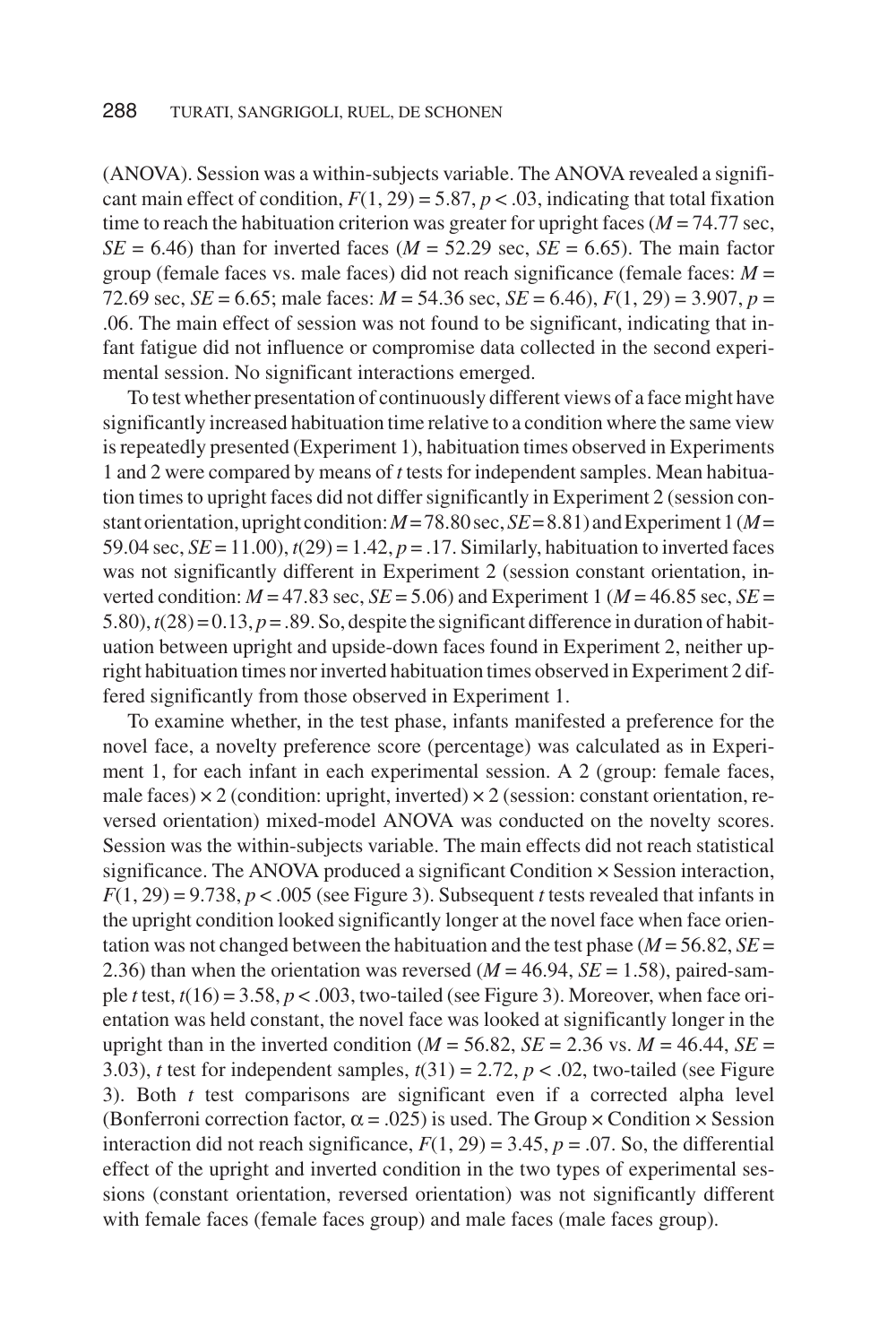

**FIGURE 3** Infants' novelty preference as a function of condition (upright and inverted) and session (constant orientation and reversed orientation).

To examine whether novelty preference scores in each of the four main experimental situations (two conditions  $\times$  two sessions) differed from chance value (50%), one-sample *t* tests were performed. The novelty score was significantly higher than 50% only when children were habituated and tested for recognition with upright faces (constant orientation session, upright condition: *M* = 56.82, *SE*  $= 2.36$ ,  $t(16) = 2.90$ ,  $p < .02$ . In the three other cases, the novelty scores were not significantly different from chance: constant orientation, inverted condition  $(M =$ 46.44, *SE* = 3.03),  $t(15) = -1.18$ ,  $p = .25$ ; reversed orientation, habituation upright/test inverted ( $M = 46.94$ ,  $SE = 1.54$ ),  $t(16) = -1.94$ ,  $p = .07$ ; and habituation inverted/test upright  $(M = 48.75, SE = 3.01), t(15) = -.415, p = .68.$ 

Finally, to test whether infants' total looking times in the test phase differed as a function of the presence of a change in the orientation of the stimuli between the habituation and the test phase, a 2 (session: constant orientation, reversed orientation)  $\times$  2 (condition: upright, inverted) mixed-model ANOVA was performed on the raw looking times to both faces presented in the test phase. Session was the within-subjects variable. Neither of the two main effects reached statistical significance. However, the Session  $\times$  Condition interaction,  $F(1, 31) = 6.06$ ,  $p < .03$  (see Figure 4), was significant, indicating that infants' total fixation time in the test phase, in the constant and reversed sessions, varies as a function of whether infants are habituated to an upright or an inverted face.

# **Discussion**

Experiment 2 showed that face recognition might be constrained by orientation of the stimuli, with face differentiation only observed among upright-oriented stimuli. Face discrimination was easier between two upright faces than between the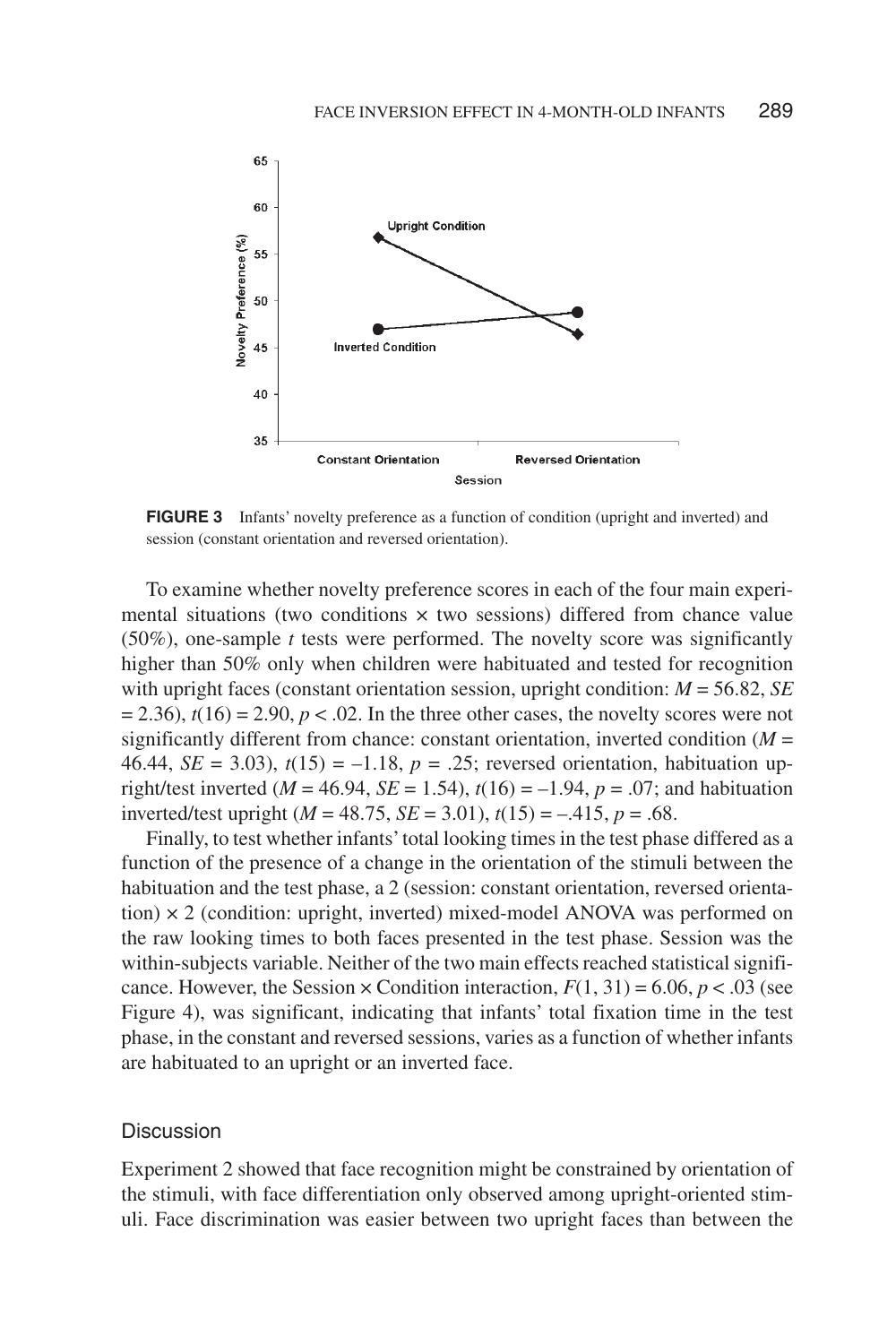

**FIGURE 4** Infants' total amount of looking time at both test stimuli as a function of condition (upright and inverted) and session (constant orientation and reversed orientation).

same two faces rotated. The learning conditions of Experiment 2 allowed the development of a representation for upright faces that resulted in recognition when a new photograph of the same face in a different pose was presented. Infants were able to overcome the changes in face appearance induced by modifications of viewpoint. This outcome is in agreement with Pascalis et al.'s (1995) findings, indicating that, by 4 months of age, infants extract some perceptually invariant aspects of the inner portion of an upright face that allow them to recognize the same face when shown in a novel view. What is new in these results is that habituation with multiple views made recognition of inverted faces difficult, so that processing different poses resulted in recognition only when faces were presented upright. When stimuli were presented inverted, performance level was decreased, demonstrating that the familiarity of upright faces affects recognition across views. Based on these findings, it can be concluded that 4-month-old infants are sensitive to usual upright orientation and that, at 4 months of age, infants' discrimination and recognition skills are better and more robust for upright than for inverted faces. It is interesting to note that a discrepancy in the pattern of results obtained with upright and inverted faces was observed also when the overall amount of looking times at both test faces (familiar and novel) in the four main experimental situations (two conditions × two sessions) were examined. Finally, we assumed that given that our 4-month-old participants were more frequently interacting with women than with men, they might show an inversion effect for female faces at an earlier age than for male faces (Quinn et al., 2002). This could emerge in Experiment 2 through a greater inversion effect with female than with male faces. The stimuli gender effect was, however, not significant.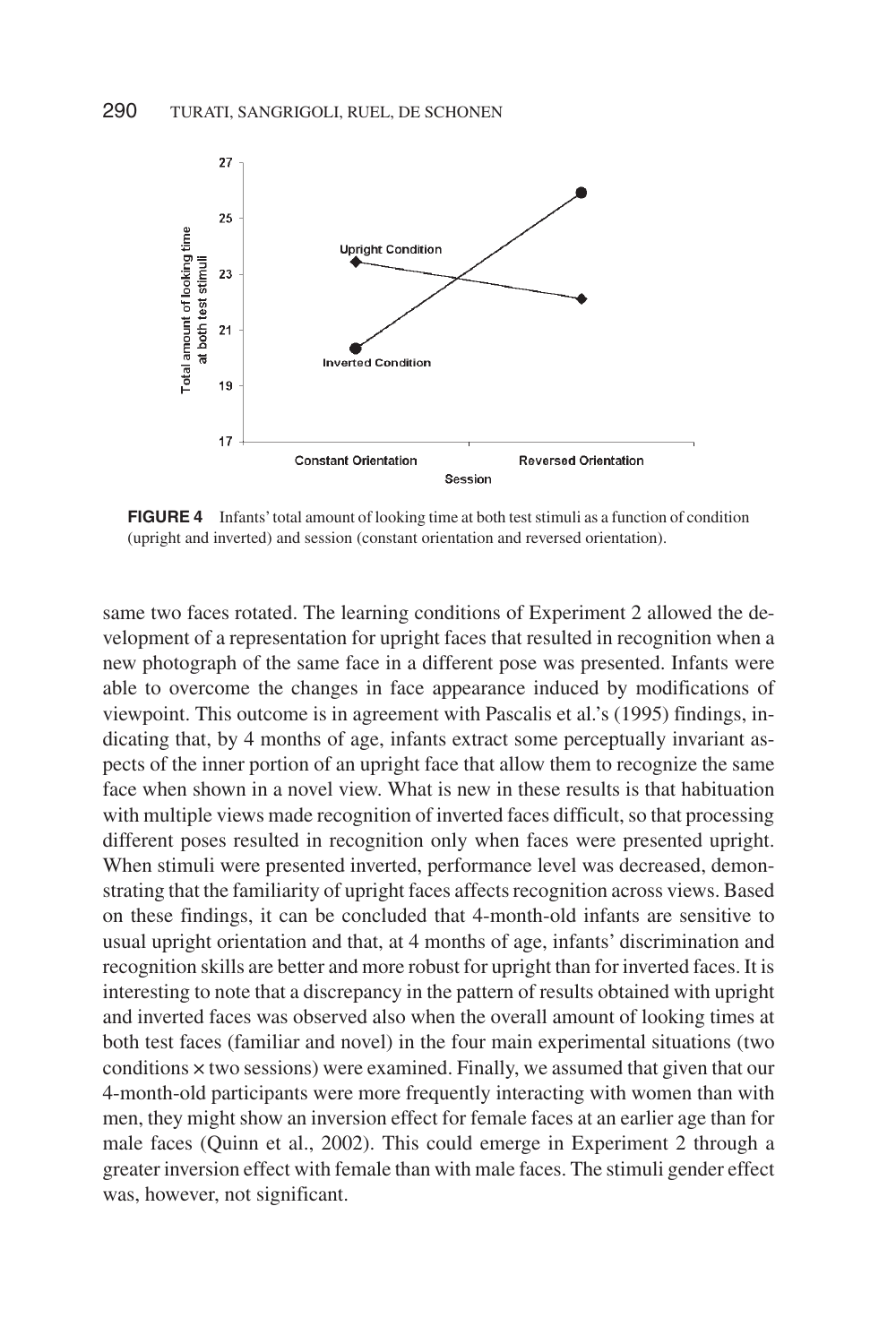The overall pattern of results of Experiment 2 clearly differ from that found in Experiment 1, given that a difference in infants' performance for upright and inverted faces emerged in Experiment 2 but not in Experiment 1. Different interpretations might be provided to explain this difference. The first possibility is that, by presenting several poses of the same face in the habituation phase, configural processing in infants was in some way encouraged or facilitated. According to this interpretation, maximum reliance on configural rather than part-based information might have induced an inversion effect in Experiment 2. In fact, specific impairment in recognizing faces across different camera angles is a typical characteristic of prosopagnosic patients (Posamentier, 2002; Shuttleworth, Syring, & Allen, 1982), suggesting that this ability requires processing of the configural perceptual information embedded in faces (Farah, 2000; Farah, Rabinowitz, Quinn, & Liu, 2000). However, studies with normal adults only partially support the claim that recognition of unfamiliar faces across view angles favors configural processing. Valentin, Abdi, and Edelman (1999; but see Hill et al., 1997) showed that when adults are forced to generalize recognition across stimulus perspective they use two different procedures according to the size of the rotation between the original and the rotated view. From full face to three-quarters view, the configuration can be generalized and adults can use configural processing. However, when a large rotation is applied (full face to profile), adults perform better if a local mark (e.g., a dark spot on a cheek) is visible on thetwoviewsthanwhennomarksaredrawnontheface.InourExperiment2,infants were not habituated with a unique view but with several views of a face from full face to profile; moreover, the view used in the recognition test was not an extremely rotated view but was taken among intermediate rotated views. Therefore, it is not excluded that our young observers might have been able to build a configuration from the different views and transfer it to the tested view. However, although our data are clear in demonstrating that 4-month-old infants are able to extract and recognize some invariant aspects of an upright face across changing poses, they cannot shed light on which type of visual perceptual information (i.e., local or configural) infants utilized to perform this task. Thus, at present, this first interpretation does not appear to have enough support.

A second possibility is that the inversion effect appears only when realistic experience with a face is provided. If this were the case, it is possible that in Experiment 2 the inversion effect emerged because the face was learned through several views, that is, in the most ecological situation. The visual environment constantly offers innumerable images of different faces in a variety of poses, expressions, and lighting conditions. On the contrary, it is difficult to imagine that a face is learned by infants exclusively in a three-quarter view as it happens in Experiment 1. In other words, a poor experienced point of view, like the three-quarter pose, might not give rise to an inversion effect in 4-month-old infants. Future research might adequately challenge this point by testing the presence of the inversion effect when infants are habituated to a face in a single frontal view, which is probably, in the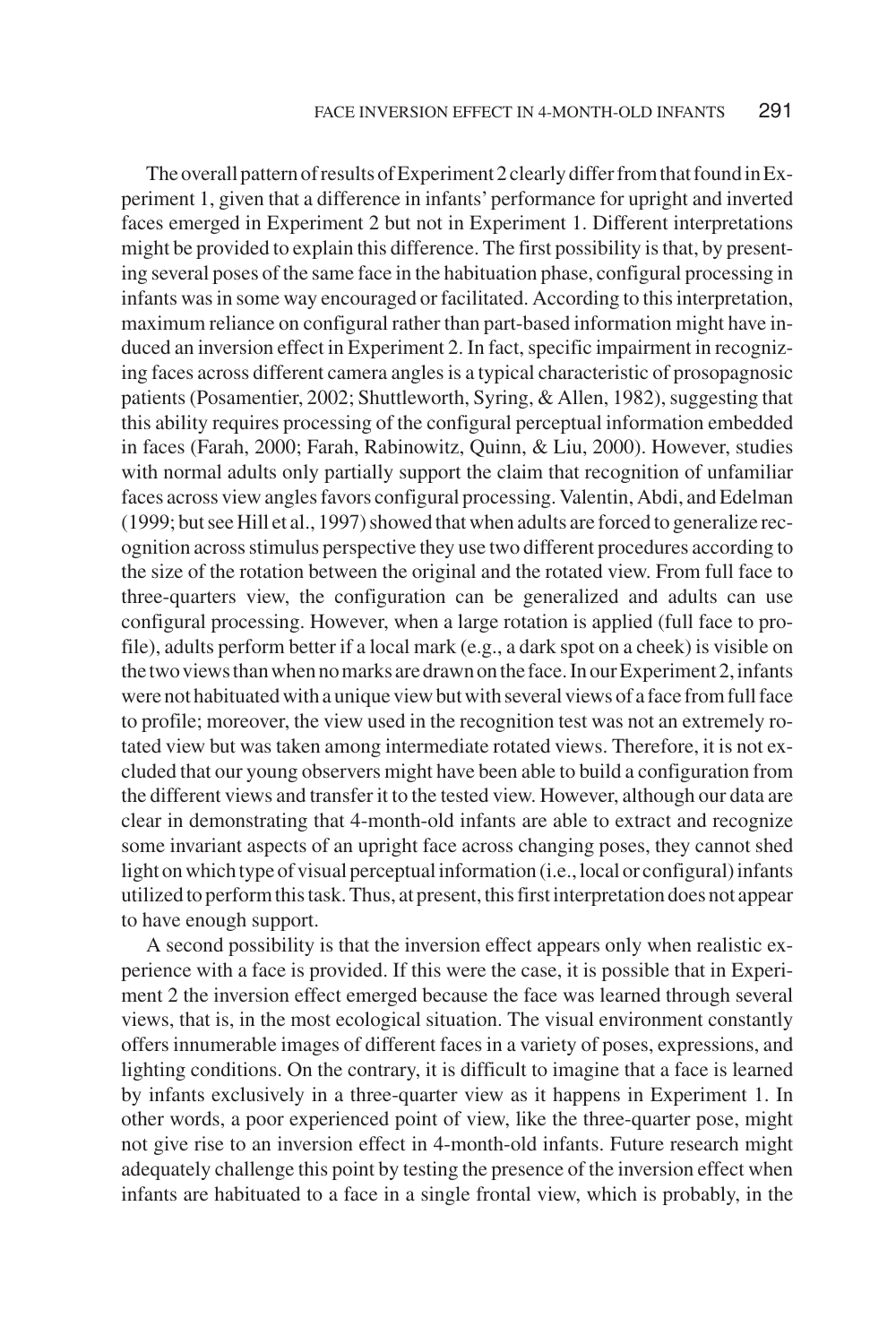first months of life, among the different views of a face, the most experienced one when close to the viewer and within a good vision range. In fact, Cashon and Cohen (2002, 2003) already demonstrated that no inversion effect is present at 4 months of age when a single photograph of a whole face and head (i.e., with hair) is presented in a single frontal view. However, the possibility remains that a different pattern of results might come out when, as in these experiments, the outer contour of the face is masked by a scarf.

The final and more conservative explanation of the disparity found between Experiments 1 and 2 relies on the added complexity of the recognition task administered in Experiment 2. Contrary to Experiment 1, in which infants had to recognize the same single face image to which they had been habituated, in Experiment 2 babies had to abstract the perceptual commonalities that characterize several different images of a face, recognizing as familiar a novel image of the same face. Suggestive evidence for this interpretation exists in the results of this study. First, no difference in the time to reach habituation for inverted versus upright faces was found for infants in Experiment 1. However, in Experiment 2, infants took longer to reach habituation for upright faces, suggesting that, initially, infants found upright face pictures of the same individual to be more dissimilar than inverted face pictures. This in turn suggests a better perceptual discrimination ability with upright faces. Second, although habituation times for Experiments 1 and 2 did not differ significantly, there certainly appears to be a tendency for the upright faces that suggests habituation might have been more difficult for multiple views.

Probably as a consequence of the greater experience they have with upright faces, infants have acquired some perceptual information about a face that in some way includes a specific upright orientation of the face configuration. This information might have facilitated the encoding of the relevant perceptual information required by the complex face recognition task administered in Experiment 2. This capacity to abstract the critical perceptual information might be not available in the case of an unfamiliar or atypical class of stimuli, such as inverted faces. In summary, it is possible that the added complexity of the task (Experiment 2) pointed out a gap between infants' performances with upright and inverted faces that did not emerge when the task was easy to deal with (Experiment 1). In other words, in Experiment 1 a sort of floor effect might have hidden differences in face recognition performances.

In any case, this study demonstrates that face recognition capacities in 4-month-old infants, in certain experimental conditions, are sensitive to the orientation of the stimuli. How does this outcome fit with previous infant research on the same topic? Fagan (1972) showed an inversion effect at 5 to 6 months of age that emerged only when infants were presented with realistic face representations (i.e., masks) or when face images were presented after more realistic stimulus material were shown. Moreover, he found that 4-month-old infants did not recognize a face picture either when presented upright oriented or inverted. Several more recent studies (Bartrip et al., 2001; Cashon & Cohen, 2002, 2003; de Haan et al., 2001;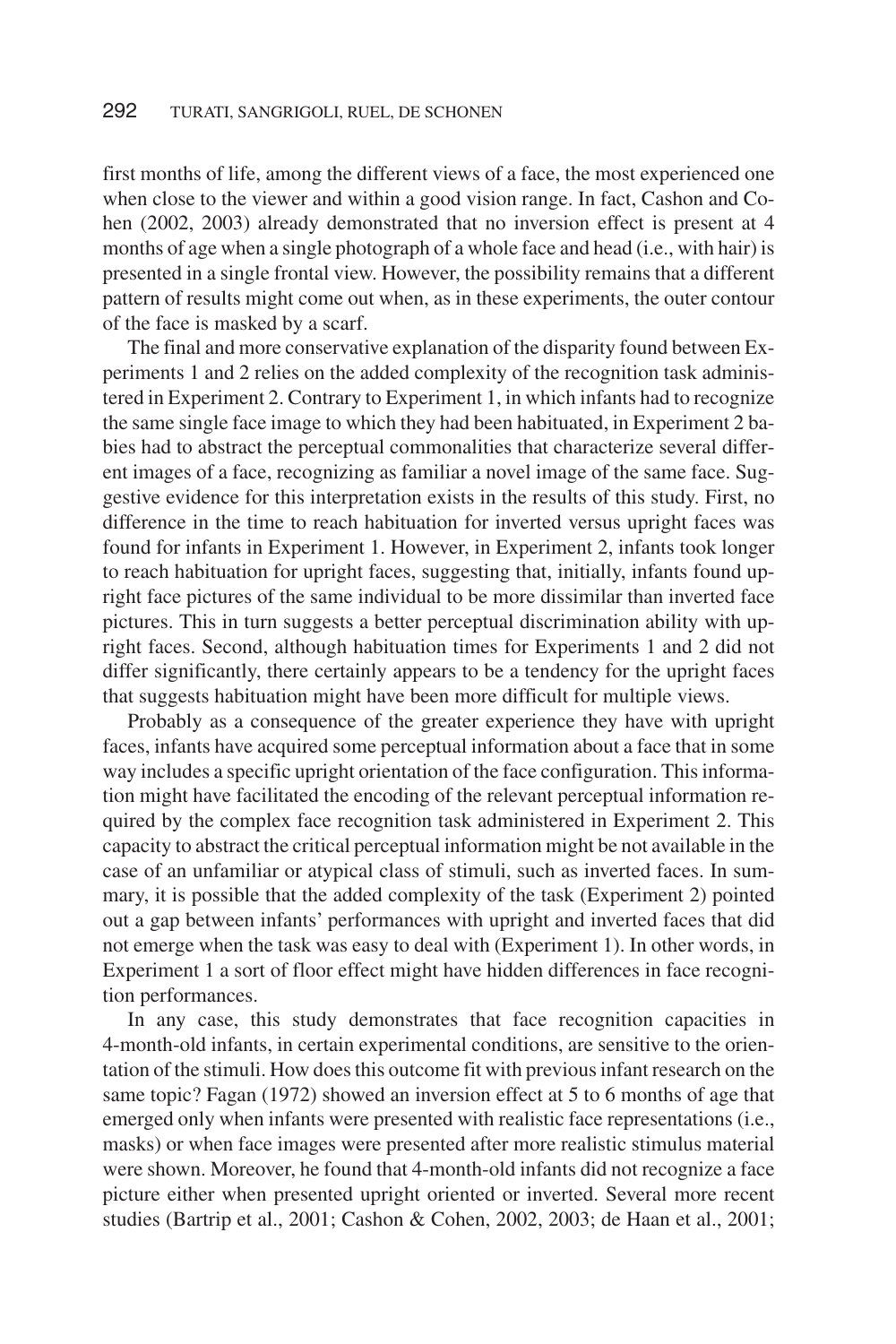Pascalis & de Schonen, 1994; Pascalis et al., 1998; Pascalis et al., 1995) contradict these earlier outcomes, which may be attributed to the fixed familiarization period employed in the Fagan study.

Discrepancies with evidence obtained by Cashon and Cohen (2002, 2003) appear subtler. As already mentioned, these authors found that 4-month-old infants process both upright and inverted faces in a configural manner and did not find an inversion effect at this age. However, it should be underlined that both the stimuli and the recognition task used in Experiment 2 of this study differ from that employed by Cohen and colleagues. As for the stimuli, to avoid that infants based their recognition response on fairly gross perceptual features heavily related with the outer contour of the face, we used pictures in which hair was masked. This choice also implies that we did not test infant capacity to recognize a correlation between inner and outer facial characteristics, but rather their capacity to recognize perceptual invariances within the inner portion of a face. Moreover, once more note that, in Experiment 2, we did not compare upright and inverted faces in recognition per se. Instead, we studied the differences in the generalization of recognition from one image of a face to other images of the same face. Overall, it seems that 4-month-old infants' face recognition performance is affected by the orientation of the stimuli. However, as we also observed, the effect of inversion emerges only in some experimental conditions that have to do with the processing of the inner, rather than outer, facial features and with the recognition task administered.

# GENERAL DISCUSSION

Evidence from this study shows that 4-month-olds' capacity to recognize an inverted face (but not an upright face) with standardized hair contour is impaired when stimuli are learned through different poses, that is, when the opportunity to extract some invariant characteristics of the face is provided by the task (Experiment 2). On the contrary, learning through a unique three-quarter view results in view-specific learning that 4-month-old infants are able to perform both in the upright and in the inverted conditions (Experiment 1). Thus, under some experimental conditions, 4-month-old infants' face recognition abilities are limited by orientation of the stimuli, with differentiation only found among upright-oriented faces.

Is this phenomenon comparable to the face inversion effect observed in older children and adults? Because upright and inverted faces did not differ in terms of brightness, contrast, complexity, and features, differences in 4-month-old infants' ability to discriminate and recognize upright versus inverted faces must strongly lie in the specific orientation of the stimuli. This is certainly an important point in common with the adult face inversion effect.

However, other characteristics of the effect obtained appear to be different from those that define the adult face inversion effect. First of all, we obtained a differential pattern of results in the upright and inverted condition only when infants were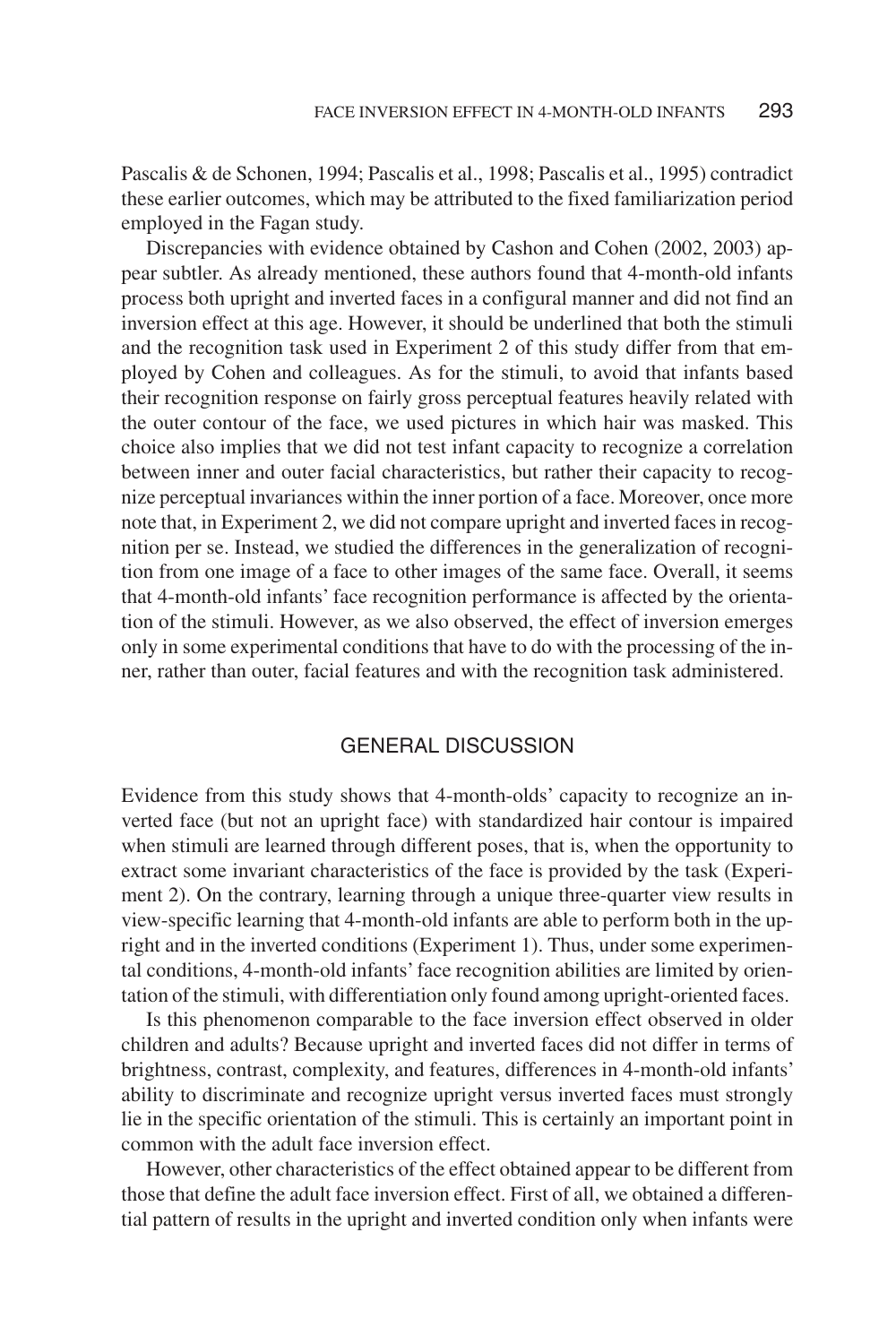required to recognize, across views, the invariant perceptual information contained in the face with standardized hair. In adults this is not a condition necessary to show difficulties in recognizing inverted faces (Scapinello & Yarmey, 1970; Valentine, 1988; Yin, 1969). In addition, it is worthwhile emphasizing that in adults all objects are remembered more poorly when studied and tested inverted than when studied and tested in their canonical orientation, but this effect is much larger for faces than for other objects (Yin, 1969). At the moment, we do not know whether this is also true for 4-month-old infants. Although very important, this is not an easy issue to address because it is very difficult to find proper control stimuli adequate for this age. At the best, control stimuli should be well-experienced objects, they should share a common overall configuration, and they should be discriminable relying on the spatial relation of their inner elements (Gauthier  $\&$ Nelson, 2001). Unfortunately, it is difficult to find stimuli other than faces that meet all these requirements for a 4-month-old infant. Nevertheless, further research might challenge this relevant and interesting issue.

Finally, an interesting debate would be whether the results obtained reflect the engagement of inherently special-purpose processes or mechanisms, or whether they are a sign of a progressive fine-tuning by expertise of parts of the cortical system for faces. Previous studies demonstrating that some inborn basic predispositions induce newborn infants to orient their gaze more frequently and look longer toward face schema in the upright rather than in the inverted orientation (Goren, Sarty, & Wu, 1975; Johnson, Dziurawiec, Ellis, & Morton, 1991) have been taken as supporting the hypothesis that faces are processed by a domain-specific mechanism that does not require experience to develop and would be present already at birth (Farah et al., 2000). On the contrary, our results favor the idea that the processes involved in learning and recognizing an individual face undergo a complex developmental trajectory of progressive specialization. The differential sensitivity to inversion according to whether the faces were presented under different points of view or only under a unique view does not fit with a preorganized face processing system. A preorganized face processing system should show the same behavior whether a face is presented under only one or several poses. Together with the fact that early temporary visual deprivation impairs recognition of a face (Geldart et al., 2002; Le Grand et al., 2001), the results reported here indicate that experience with faces determines very early in life the developmental trajectory of a tool that will become relatively specific. This increasing specificity also includes a progressive tuning to the familiar, upright orientation that typically characterizes faces.

# ACKNOWLEDGMENTS

The research was run while Chiara Turati was in the Developmental Neurocognition Unit, LCD, CNRS–Paris 5, France. The research was supported by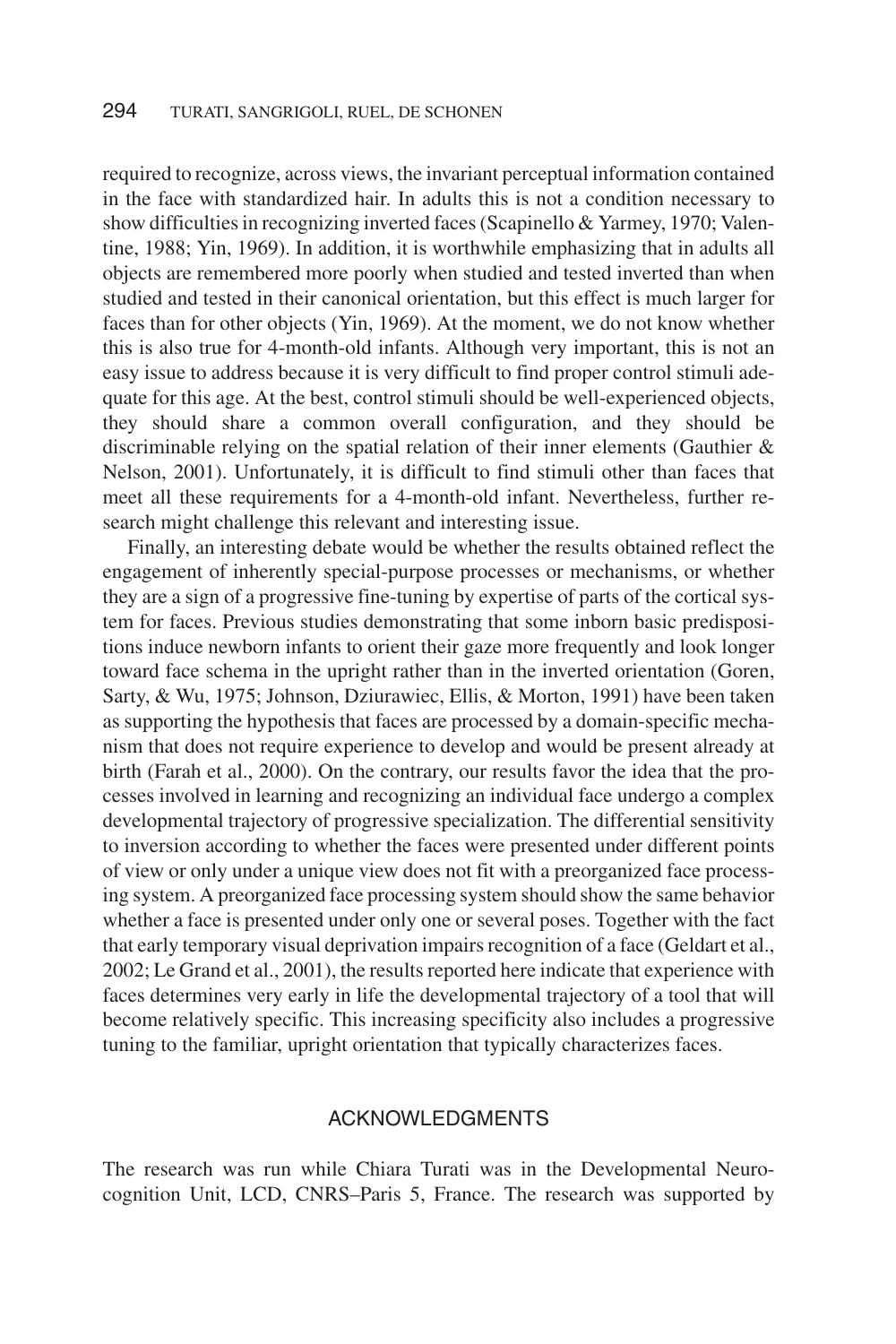grants from Italian CNR (Short-Term Mobility Program 2001), Progetto di Ricerca di Ateneo—Anno 2000, Progetto PRIN/Cofin—Anno 2001 (Prot. 2001112485–004). We are grateful to Francesca Simion for supporting the collaboration between the Italian and the French labs, Sylvain Mottet for writing the software, and the people who kindly agreed to pose for stimulus photographs. Special thanks to the children who took part in the study and to their parents.

# **REFERENCES**

- Bartrip, J., Morton, J., & de Schonen, S. (2001). Responses to mother faces in 3-week to 5-month-old infants. *British Journal of Developmental Psychology, 19,* 219–232.
- Brace, N. A., Hole, G. H., Kemp, R. I., Pike, G. E., Van Duuren, M., & Norgate, L. (2001). Developmental changes in the effect of inversion: Using a picture book to investigate face recognition. *Perception, 30,* 85–94.
- Bruyer, R., & Crispeels, G. (1992). Expertise in person recognition. *Bulletin of the Psychonomic Society, 30,* 501–504.
- Bushnell, I. W. R., Sai, F., & Mullin, J. T. (1989). Neonatal recognition of the mother's face. *British Journal of Developmental Psychology, 7,* 3–15.
- Carey, S., & Diamond, R. (1994). Are faces perceived as configurations more by adults than by children? *Visual Cognition, 1,* 253–274.
- Cashon, C. H., & Cohen, L. B. (2002). *Beyond U-shaped development in infants' processing of faces: An information-processing account.* Manuscript submitted for publication.
- Cashon, C. H., & Cohen, L. B. (2003). The construction, deconstruction, and reconstruction of infant face perception. In O. Pascalis & A. Slater (Eds.), *The development of face processing in infancy and early childhood* (pp. 55–68). New York: NOVA Science.
- Cohen, L. B., & Cashon, C. H. (2001). Do 7-month-old infants process independent features or facial configurations? *Infant and Child Development, 10,* 83–92.
- Cohen, L. B., & Strauss, M. S. (1979). Concept acquisition in human infants. *Child Development, 50,* 419–424.
- de Haan, M., Johnson, M. H., Maurer, D., & Perrett, D. I. (2001). Recognition of individual faces and average face prototypes by 1- and 3-month-old infants. *Cognitive Development, 16,* 659–678.
- de Haan, M., Pascalis, O., & Johnson, M. H. (2002). Specialization of neural mechanisms underlying face recognition in human infants. *Journal of Cognitive Neuroscience, 14,* 199–209.
- Deruelle, C., & de Schonen, S. (1991). Hemispheric differences in visual pattern processing in infancy. *Brain and Cognition, 16,* 151–179.
- Deruelle, C., & de Schonen, S. (1995). Pattern processing in infancy: Hemispheric differences in the processingofshapeandlocationofvisualcomponents.*InfantBehaviorandDevelopment,18,*123–132.
- Deruelle, C., & de Schonen, S. (1998). Do the right and the left hemispheres attend to the same visuospatial information within a face in infancy? *Developmental Neuropsychology, 14,* 535–554.
- de Schonen, S., & Mathivet, E. (1989). First come, first served: A scenario about the development of hemispheric specialization in face recognition during infancy. *European Bulletin of Cognitive Psychology, 9,* 3–44.
- de Schonen, S., & Mathivet, E. (1990). Hemispheric specialization in face recognition in human infants. *Child Development, 61,* 1192–1205.
- Diamond, R., & Carey, S. (1986). Why faces are not special: An effect of expertise. *Journal of Experimental Psychology: General, 115,* 107–117.
- Enns, J. T., & Printzmetal, W. (1984). The role of redundancy in the object-line effect. *Perception & Psychophysics, 35,* 22–32.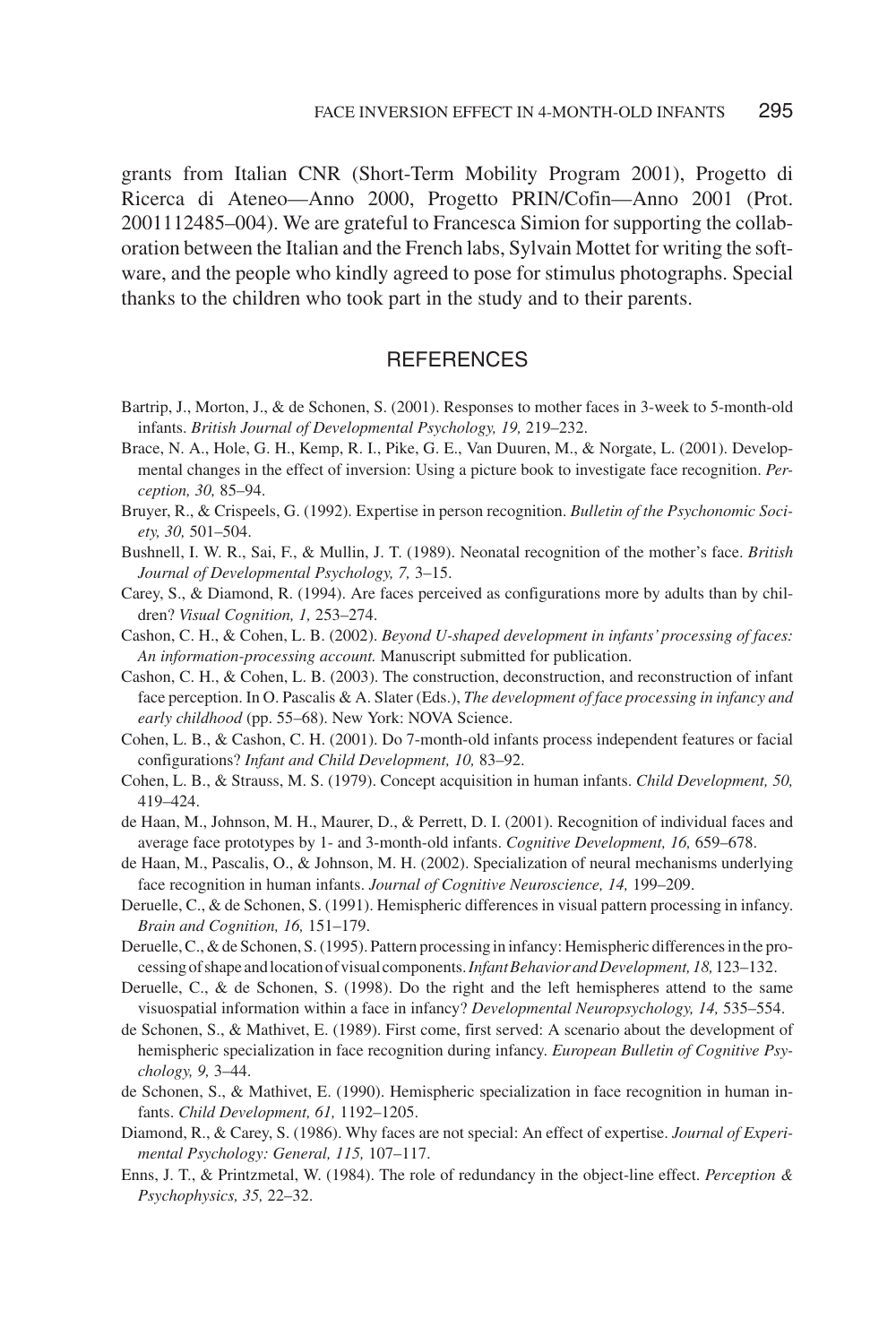- Fagan, J. F. (1972). Infants' recognition memory for faces. *Journal of Experimental Child Psychology, 14,* 453–476.
- Fagan, J. F. (1976). Infants'recognition of invariant features of faces. *Child Development, 47,* 627–638.
- Farah, M. J. (1990). *Visual agnosia.* Cambridge, MA: MIT Press.
- Farah, M. J. (2000). *The cognitive neuroscience of vision* (pp. 115–146). Oxford, England: Blackwell.
- Farah, M. J., Rabinowitz, C., Quinn, G. E., & Liu, G. T. (2000). Early commitment of neural substrates for face recognition. *Cognitive Neuropsychology, 17,* 117–123.
- Farah, M. J., Wilson, K. D., Drain, M., & Tanaka, J. N. (1998). What is "special" about face perception. *Psychological Review, 105,* 482–498.
- Field, T. M., Cohen, D., Garcia, R., & Greenberg, R. (1984). Mother–stranger face discrimination by the newborn. *Infant Behavior and Development, 7,* 19–25.
- Freire, A., & Lee, K. (2001). Face recognition in 4- to 7-year-olds: Processing of configural, featural, and paraphernalia information. *Journal of Experimental Child Psychology, 80,* 347–371.
- Gauthier, I., & Nelson, C. (2001). The development of face expertise. *Current Opinion in Neurobiology, 11,* 219–224.
- Gauthier, I., Tarr, M. J., Anderson, A. W., Skudlarsky, P., & Gore, J. C. (1999). Activation of the middle fusiform "face area" increases with expertise in recognizing novel objects. *Nature Neuroscience, 2,* 568–573.
- Geldart, S., Mondloch, C. J., Maurer, D., de Schonen, S., & Brent, H. P. (2002). The effect of early visual deprivation on the development of face processing. *Developmental Science, 5,* 490–501.
- Ghim, H. R., & Eimas, P. D. (1988). Global and local processing by 3- and 4-month-old infants. *Perception & Psychophysics, 43,* 165–171.
- Gibson, E. J. (1969). *Principles of perceptual learning and development.* New York: Appleton-Century-Crofts.
- Goren, C., Sarty, M., & Wu, P. (1975). Visual following and pattern discrimination of face-like stimuli by newborn infants. *Pediatrics, 56,* 544–549.
- Hill, H., Schyns, P. G., & Akamatsu, S. (1997). Information and viewpoint dependence in face recognition. *Cognition, 62,* 201–222.
- Horowitz, F. D., Paden, L., Bhana, K., & Self, P. (1972). An infant control method for studying infant visual fixations. *Developmental Psychology, 7,* 90.
- Johnson, M. H., Dziurawiec, S., Ellis, H., & Morton, J. (1991). Newborns' preferential tracking of face-like stimuli and its subsequent decline. *Cognition, 90,* 1–19.
- Johnson, M. H., & Morton, J. (1991). *Biology and cognitive development: The case of face recognition.* Oxford, England: Basil Blackwell.
- Kestenbaum, R., & Nelson, C. A. (1990). The recognition and categorization of upright and inverted emotional expressions by 7-month-old infants. *Infant Behavior and Development, 13,* 497–511.
- Le Grand, R., Mondloch, C. J., Maurer, D., & Brent, H. P. (2001). Early visual experience and face processing. *Nature, 410,* 890.
- Marotta, J. J., McKeeff, T. J., & Behrmann, M. (2002). The effects of rotation and inversion on face processing in prosopagnosia. *Cognitive Neuropsychology, 19,* 31–47.
- Maurer, D., LeGrand, R., & Mondloch, C. J. (2002). The many faces of configural processing. *Trends in Cognitive Science, 6,* 255–260.
- Moses, Y., Ullman, S., & Edelman, S. (1996). Generalization to novel images in upright and inverted faces. *Perception, 25,* 443–461.
- Pascalis, O., de Haan, M., Nelson, C. A., & de Schonen, S. (1998). Long-term recognition memory for faces assessed by visual paired comparison in 3- and 6-month-old infants. *Journal of Experimental Psychology: Learning, Memory, and Cognition, 24,* 249–260.
- Pascalis, O., Demont, E., de Haan, M., & Campbell, R. (2001). Recognition of faces of different species: A developmental study between 5 and 8 years of age. *Infant and Child Development, 10,* 39–45.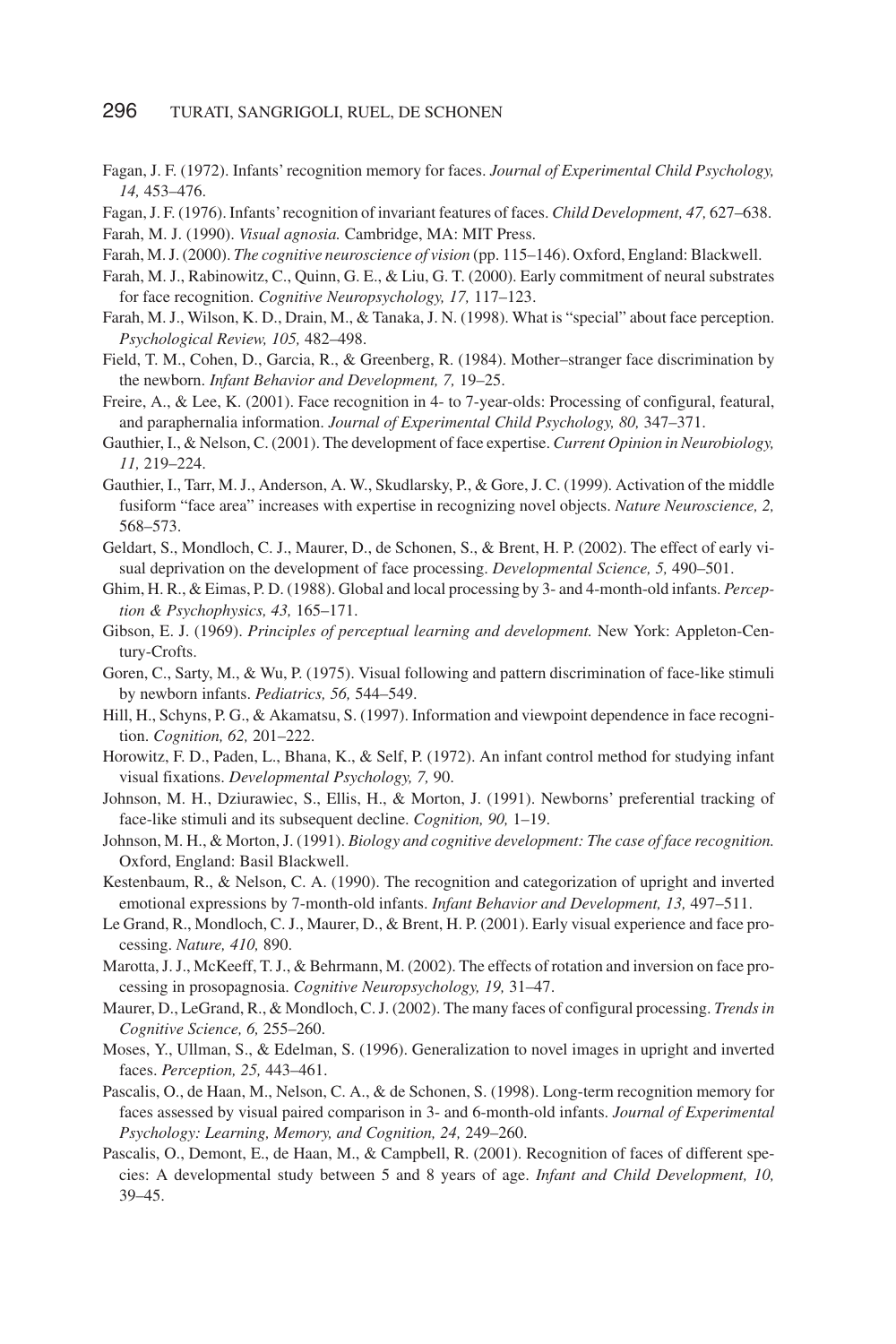- Pascalis, O., & de Schonen, S. (1994). Recognition memory in 3- to 4-day-old human neonates. *Neuroreport, 5,* 1721–1724.
- Pascalis, O., de Schonen, S., Morton, J., Deruelle, C., & Fabre-Grenet, M. (1995). Mother's face recognition by neonates: A replication and an extension. *Infant Behavior and Development, 18,* 79–85.
- Posamentier, M. T. (2002). Developmental prosopoagnosia: A case study. *Dissertation Abstracts International, 63*(04), 2085B.
- Quinn, P. C., & Eimas, P. D. (1986). Pattern-line effects and units of visual processing in infants. *Infant Behavior and Development, 9,* 57–70.
- Quinn, P. C., & Eimas, P. D. (1996). Perceptual organization and categorization in young infants. In C. Rovee-Collier & L. P. Lipsitt (Eds.), *Advances in infancy research* (pp. 1–36). Norwood, NJ: Ablex.
- Quinn, P. C., Yahr, J., Kuhn, A., Slater, A. M., & Pascalis, O. (2002). Representation of the gender of human faces by infants: A preference for female. *Perception, 31,* 1109–1121.
- Rhodes, G., Carey, S., Byatt, G., & Proffitt, F. (1998). Coding spatial variations in faces and simple shapes: A test of two models. *Vision Research, 38,* 2307–2321.
- Rossion, B., & Gauthier, I. (2002). How does the brain process upright and inverted faces? *Behavioral and Cognitive Neuroscience Reviews, 1,* 62–74.
- Sangrigoli, S., & de Schonen, S. (2004). Effect of visual experience on face processing: A developmental study of inversion and non-native effects. *Developmental Science, 7,* 74–87.
- Scapinello, K., & Yarmey, A. (1970). The role of familiarity and orientation in immediate and delayed recognition of pictorial stimuli. *Psychonomic Sciences, 21,* 329–331.
- Sergent, J. (1984). An investigation into component and configural processes underlying face perception. *British Journal of Psychology, 75,* 221–242.
- Shuttleworth, E. C., Syring, V., & Allen, N. (1982). Further observations on the nature of prosopagnosia. *Brain and Cognition, 1,* 307–322.
- Simion, F., Macchi Cassia, V., Turati, C., & Valenza, E. (2003). Non-specific perceptual biases at the origins of face processing. In O. Pascalis & A. Slater (Eds.), *The development of face processing in infancy and early childhood* (pp. 13–25). New York: NOVA Science.
- Slater, A., Bremner, G., Johnson, S. P., Sherwood, P., Hayes, R., & Brown, E. (2000). Newborn infants' preference for attractive faces: The role of internal and external facial features. *Infancy, 1,* 265–274.
- Slater, A., Quinn, P. C., Hayes, R., & Brown, E. (2000). The role of facial orientation in newborn infants' preference for attractive faces. *Developmental Science, 3,* 181–185.
- Tanaka, J. W., & Farah, M. J. (1993). Parts and wholes in face recognition. *Quarterly Journal of Experimental Psychology, 46A,* 225–245.
- Tanaka, J. W., Kay, J. B., Grinnell, E., Stansfield, B., & Szechter, L. (1998). Face recognition in young children: When the whole is greater than the sum of its parts. *Visual Cognition, 5,* 479–496.
- Valentin, D., Abdi, H., & Edelman, B. (1999). From rotation to disfiguration: Testing a dual-strategy model for recognition of faces across view angles. *Perception, 28,* 817–824.
- Valentine, T. (1988). Upside-down faces: A review of the effect of inversion upon face recognition. *British Journal of Psychology, 79,* 471–491.
- Webb, S. J., & Nelson, C. A. (2001). Perceptual priming for upright and inverted faces in infants and adults. *Journal of Experimental Child Psychology, 79,* 1–22.
- Yin, R. K. (1969). Looking at upside-down faces. *Journal of Experimental Child Psychology, 81,* 141–145.
- Younger, B. A., & Cohen, L. B. (1986). Developmental change in infants' perception of correlations among attributes. *Child Development, 57,* 803–815.